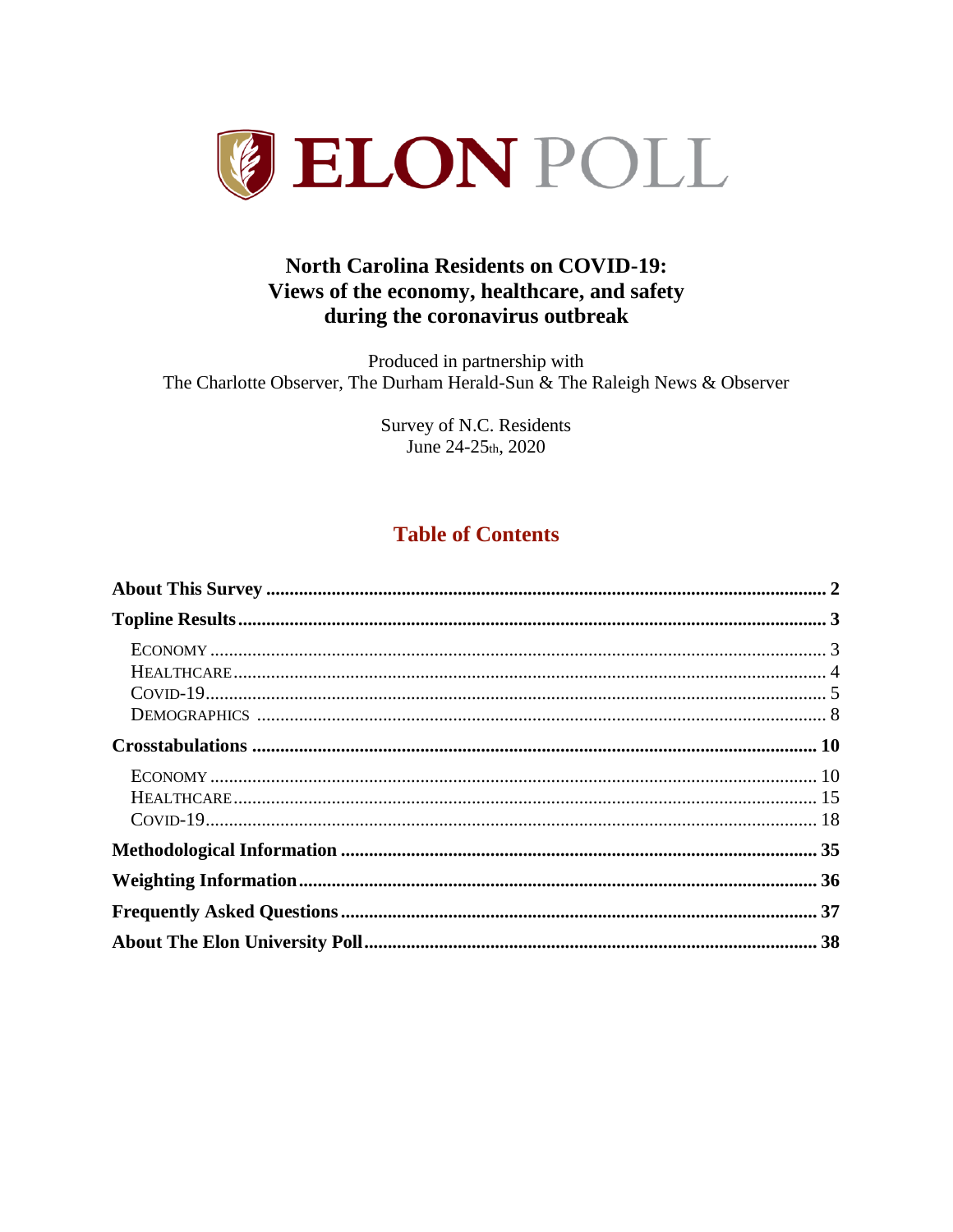# **BELON POLL**

# <span id="page-1-0"></span>**About This Survey**

The Elon University Poll conducted a representative online survey of 1,410 adult North Carolina residents from June  $24-25$ th,  $2020$ . The results have a credibility interval of  $+/- 2.8$  percentage points.

This survey's questionnaire was developed with the goal of answering two questions. First, what do North Carolinians think about several important aspects of the COVID-19 response in the state? Second, what are North Carolinians thinking about healthcare and the economy, two major issues shaped by the pandemic? For highlights of key findings about this survey, see the press release associated with this report.

This survey repeated questions about the economy and health care that we asked in a February [2020 survey](https://www.elon.edu/u/elon-poll/wp-content/uploads/sites/819/2020/02/2020_2_26-ElonPoll_Report_final.pdf) of North Carolina registered voters. The sample in this survey reflects the larger population of residents rather than the registered voters alone, making direct comparisons of change imperfect. However, some attitudinal changes are considerably larger than the differences typically found in resident versus voter samples. For example, this June 2020 survey found 38% of residents grading the national economy as a "D" or "F" compared to 15% of registered voters in February 2020. Similarly, the 55% of respondents in June 2020 perceived the economy as having gotten worse since 2017 compared to 22% in February. We did not find changes of similar magnitude in our health care questions.

We also repeated several COVID-19 questions from our [March 2020 survey](https://www.elon.edu/u/elon-poll/wp-content/uploads/sites/819/2020/03/2020_3_18-ElonPoll_Report_final.pdf) of North Carolina residents. Notably, responses in June suggest a decline in worries about COVID-19 from our March survey. Some changes in opinion for these questions include:

- "I'm worried about the impact of coronavirus on my personal financial situation."
	- $O (Agree %) March -74%, June -59%$
- "I'm worried about developing severe illness from coronavirus."
	- $O (Agree %) March 57%, June 53%$
- "I'm worried about spreading coronavirus to others."
	- $\circ$  (Agree %) March 59%, June 50%

Unless otherwise noted, results reported below are percentages (%) and sample sizes (N).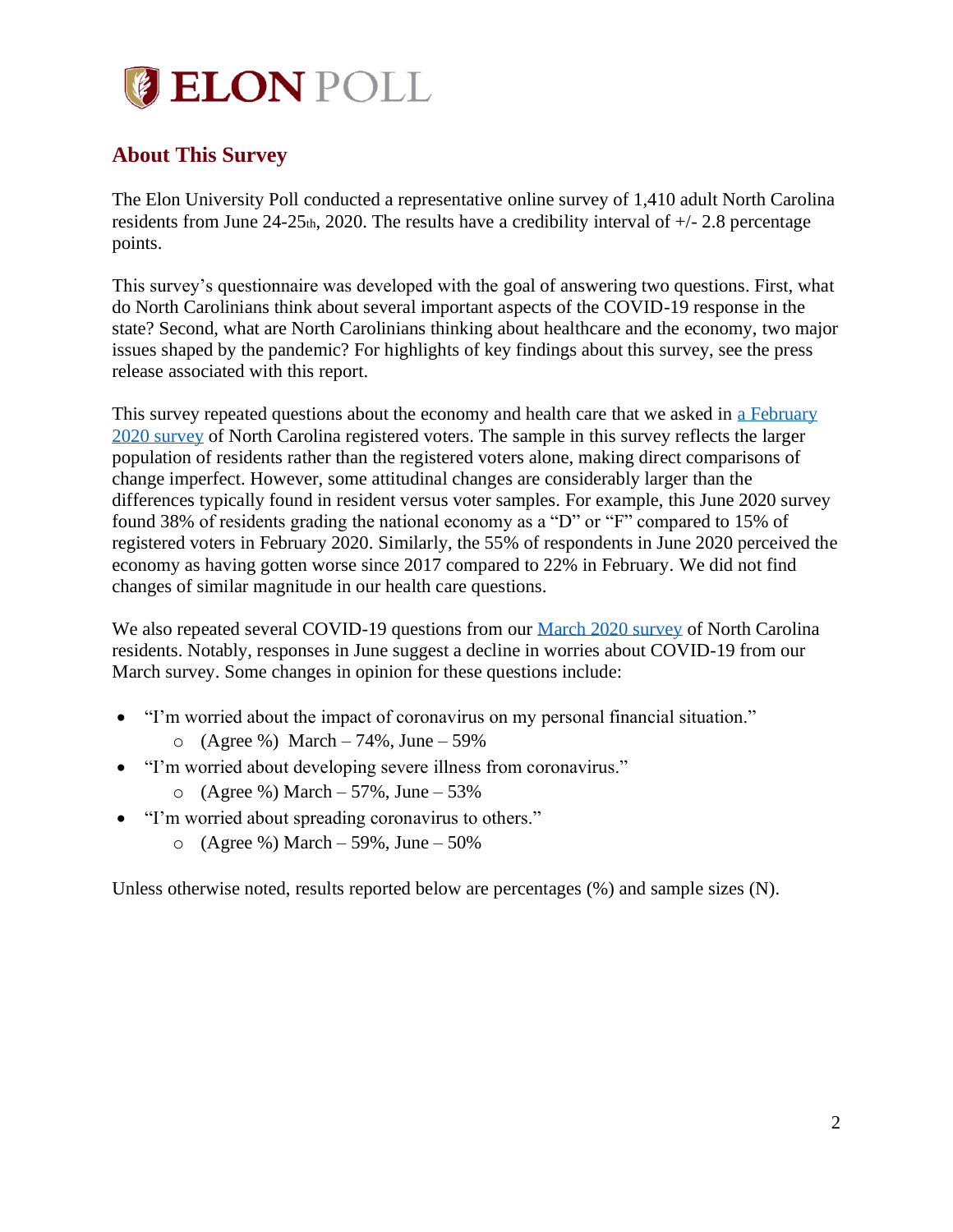

# <span id="page-2-0"></span>**Topline Results**

## <span id="page-2-1"></span>**Economy**

"What letter grade would you give the current national economy?"

|             | %   | N    |
|-------------|-----|------|
| A           | 5   | 68   |
| B           | 18  | 248  |
| $\mathbf C$ | 40  | 567  |
| D           | 25  | 347  |
| F           | 13  | 179  |
| Total       | 100 | 1409 |

"Since 2017, would you say that the nation's economy has gotten better, stayed about the same, or gotten worse?"

|               | $\%$ | N    |
|---------------|------|------|
| <b>Better</b> | 31   | 439  |
| <b>Same</b>   | 15   | 207  |
| <b>Worse</b>  | 54   | 762  |
| Total         | 100  | 1409 |

"What about your own financial situation--since 2017, would you say it has gotten better, stayed about the same, or gotten worse?"

|               | $\frac{0}{0}$ | N    |
|---------------|---------------|------|
| <b>Better</b> | 34            | 480  |
| <b>Same</b>   | 40            | 556  |
| <b>Worse</b>  | 26            | 371  |
| Total         | 100           | 1408 |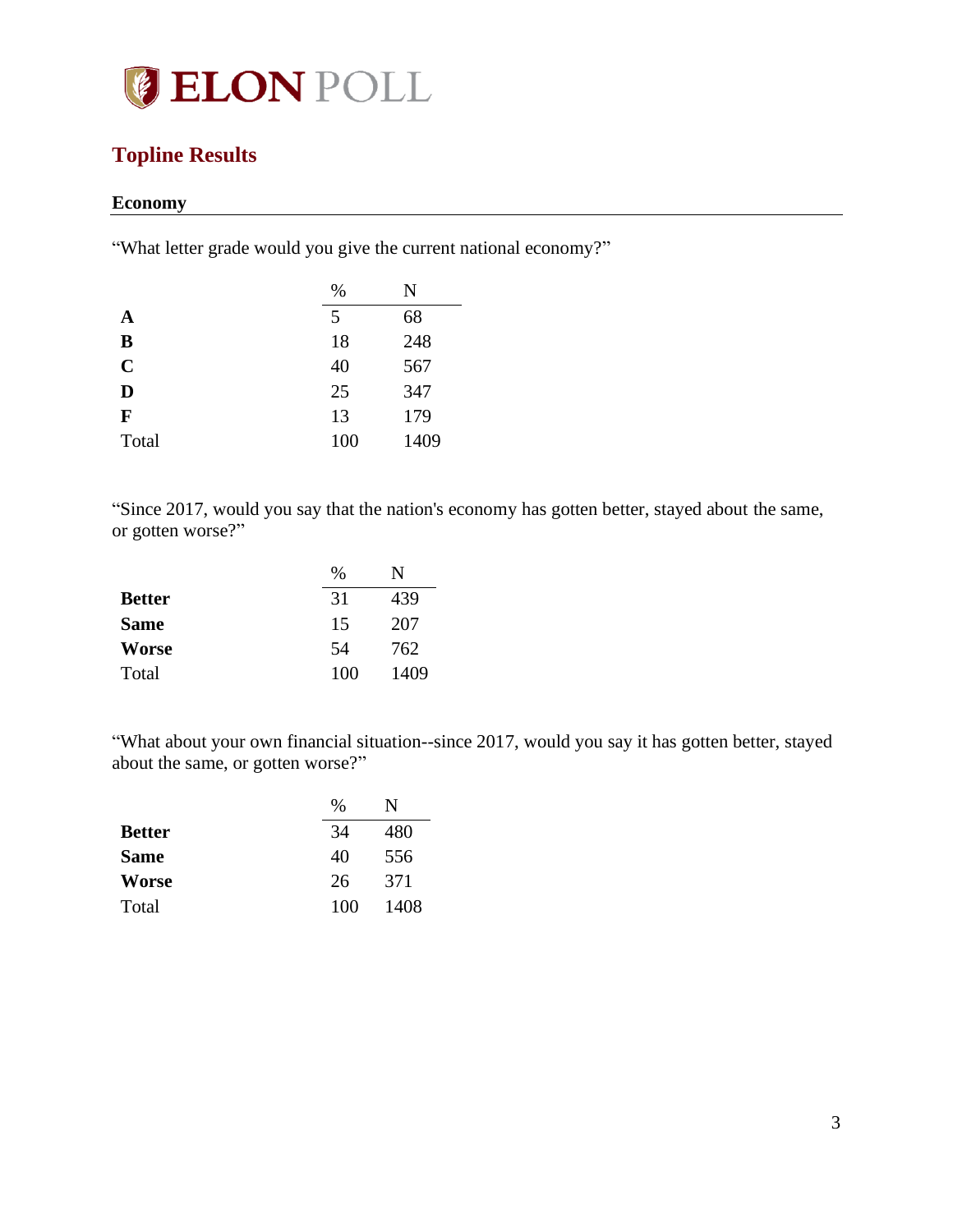

"Since the start of the coronavirus outbreak in the United States, has your personal financial situation gotten better, stayed about the same, or gotten worse?"

|               | %   | N    |
|---------------|-----|------|
| <b>Better</b> | 10  | 134  |
| <b>Same</b>   | 55  | 771  |
| <b>Worse</b>  | 36  | 504  |
| Total         | 100 | 1409 |

"When it comes to the economy, are you generally closer to the Democratic or Republican Party?"

|                         | $\%$ | N    |
|-------------------------|------|------|
| <b>Democratic Party</b> | 38   | 533  |
| <b>Republican Party</b> | 41   | 579  |
| <b>Neither</b>          | 21   | 297  |
| Total                   | 100  | 1409 |

#### <span id="page-3-0"></span>**Healthcare**

"What letter grade would you give the U.S. healthcare system?"

|             | %   | N    |
|-------------|-----|------|
| A           | 7   | 92   |
| B           | 25  | 355  |
| $\mathbf C$ | 37  | 524  |
| D           | 20  | 277  |
| F           | 12  | 163  |
| Total       | 100 | 1410 |

"When it comes to paying for healthcare in the United States, should the government be more involved, less involved or is the government involved about the right amount already?"

|                        | %    |      |
|------------------------|------|------|
| More involved          | 52   | 733  |
| <b>Less involved</b>   | 28   | 393  |
| About the right amount | - 20 | 281  |
| Total                  | 100  | 1407 |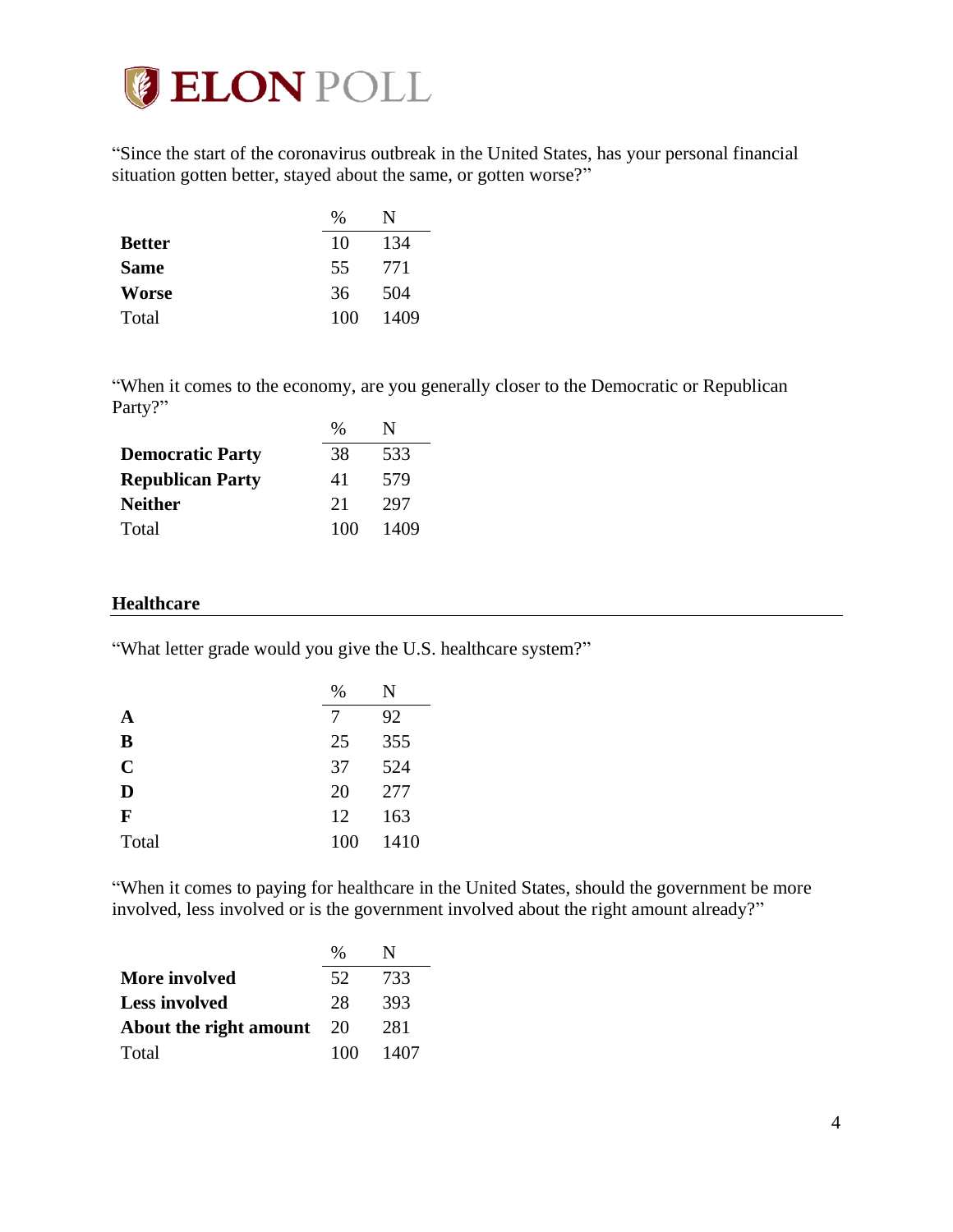

"When it comes to healthcare, are you generally closer to the Democratic or Republican Party?"

|                         | %   | N    |
|-------------------------|-----|------|
| <b>Democratic Party</b> | 40  | 566  |
| <b>Republican Party</b> | 36  | 508  |
| <b>Neither</b>          | 24  | 335  |
| Total                   | 100 | 1409 |

#### <span id="page-4-0"></span>**COVID-19**

"Have you personally known someone who contracted coronavirus?"

|                | $\%$ | N    |
|----------------|------|------|
| Yes            | 31   | 442  |
| N <sub>0</sub> | 69   | 967  |
| Total          | 100  | 1409 |

"When it comes to K-12 public schools, North Carolina leaders are considering several options for Fall 2020. Which of the following comes closest to what you think should happen in the fall?

- Students returning to school full-time, with precautions in place
- Students staying home part-time, to space them out in classrooms and buildings
- Students staying home full-time, with online learning"

|                                      | $\%$ |       |
|--------------------------------------|------|-------|
| <b>Returning to school full-time</b> | 34   | 471   |
| <b>Staying home part-time</b>        | 38   | 531   |
| <b>Staying home full-time</b>        | 29   | 401   |
| Total                                | 100. | -1403 |

"Do you have a child or grandchild in North Carolina K-12 public schools?" <sup>1</sup>

|                | %   | N    |
|----------------|-----|------|
| Yes            | 39  | 545  |
| N <sub>0</sub> | 61  | 854  |
| Total          | 100 | 1399 |

<sup>1</sup> This question was asked for the purposes of crosstabs in next section of the report.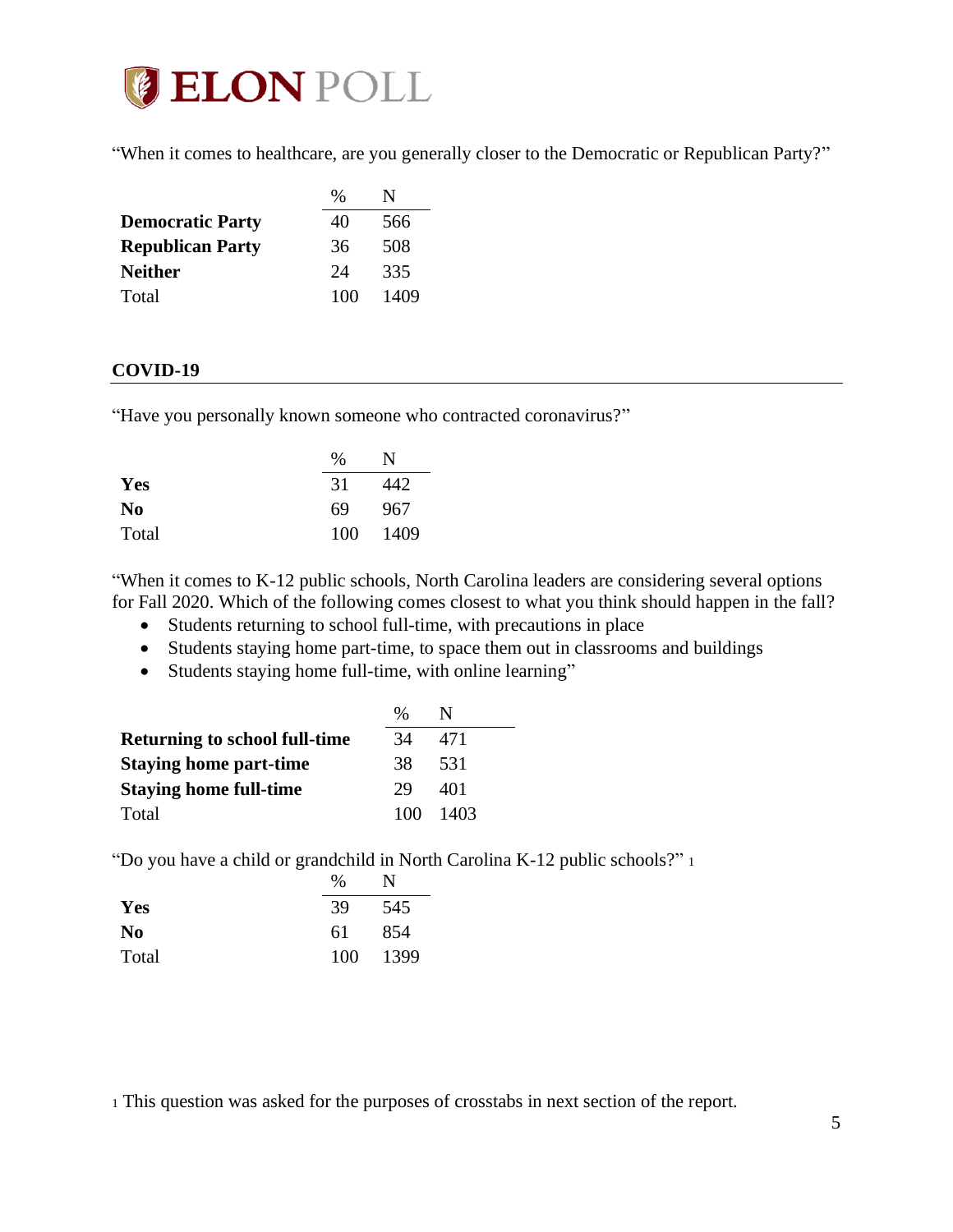

"How often do you wear a mask when you go into public buildings, such as grocery stores and gas stations?"  $0'_{6}$  N<sub>I</sub>

|                     | Yo  | N    |
|---------------------|-----|------|
| <b>Never</b>        | 11  | 158  |
| <b>Sometimes</b>    | 16  | 218  |
| About half the time | 8   | 119  |
| Most of the time    | 19  | 260  |
| <b>Always</b>       | 46  | 653  |
| Total               | 100 | 1408 |

"Would you support or oppose the North Carolina state government requiring people to wear masks in public?" 2  $\gamma$  NT

|                | $\%$ |      |
|----------------|------|------|
| <b>Support</b> | 74   | 1035 |
| <b>Oppose</b>  | 27   | 372  |
| Total          | 100  | 1407 |

"In your opinion, has social distancing helped to slow the spread of coronavirus in North Carolina?"

|                                 | $\%$ |          |
|---------------------------------|------|----------|
| Has slowed the spread           | 63   | -879     |
| Has not made much difference 21 |      | 300      |
| Has not slowed the spread       | 16.  | 229      |
| Total                           |      | 100 1407 |

<sup>2</sup> During data collection, Governor Roy Cooper announced a statewide mask order.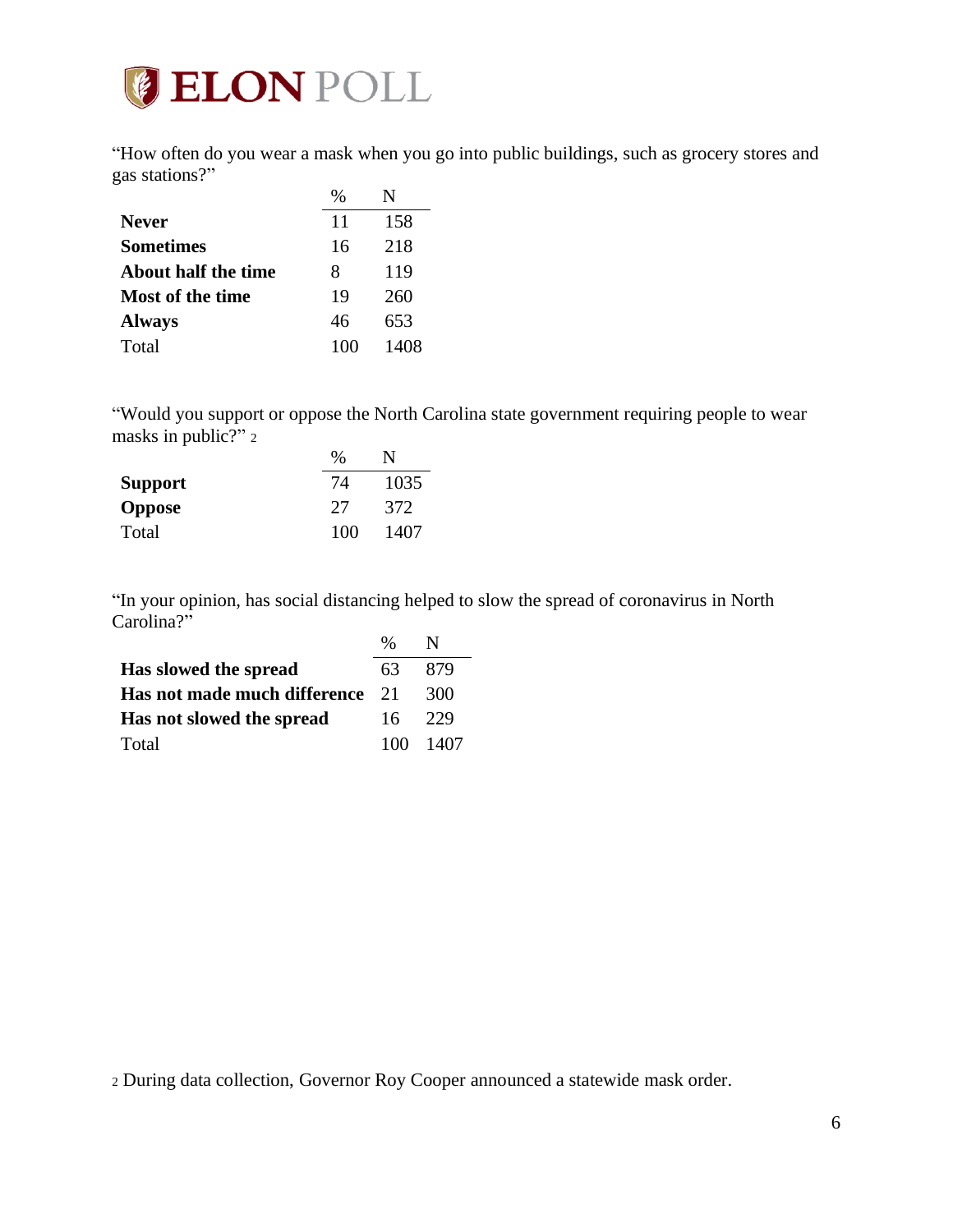

"Overall, would you say the state of North Carolina's rules and restrictions around coronavirus have been too restrictive, not restrictive enough or about right?"

|                        | $\%$ |      |
|------------------------|------|------|
| <b>Too restrictive</b> | 21   | 290  |
| Not restrictive enough | 46   | 649  |
| About right            | 33   | 470  |
| Total                  | 100  | 1409 |

"How should major sporting events like college or professional basketball and football be held for the rest of 2020? They should be held…"

|                                                           | $\%$ |      |
|-----------------------------------------------------------|------|------|
| As normal                                                 | 12   | 173  |
| With restrictions for fans, such as social distancing and | - 37 | 524  |
| masks                                                     |      |      |
| Without any fans in attendance                            | 29   | 401  |
| Not at all                                                | 22   | 309  |
| Total                                                     | 100  | 1406 |

"What letter grade would you give Governor Roy Cooper for his handling of the coronavirus pandemic in North Carolina?"

|             | %   | N    |
|-------------|-----|------|
| A           | 18  | 257  |
| B           | 33  | 459  |
| $\mathbf C$ | 25  | 349  |
| D           | 12  | 162  |
| F           | 13  | 182  |
| Total       | 100 | 1408 |

"What letter grade would you give President Donald Trump for his handling of the coronavirus pandemic in the United States?"

|             | $\%$ |      |
|-------------|------|------|
| A           | 16   | 230  |
| B           | 20   | 280  |
| $\mathbf C$ | 13   | 182  |
| D           | 12   | 166  |
| F           | 39   | 548  |
| Total       | 100  | 1407 |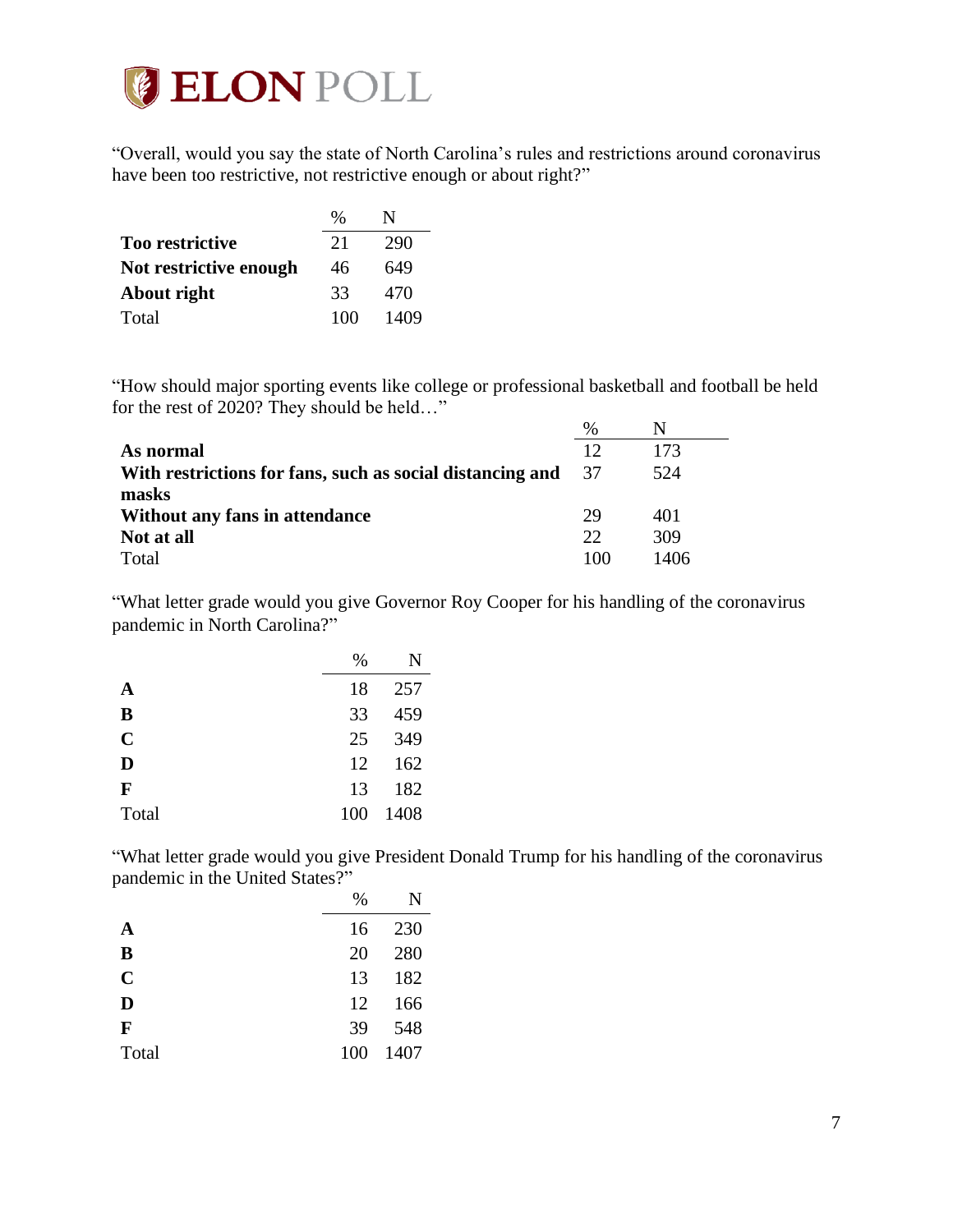# **ELON POLL**

"Please indicate whether you agree or disagree with each of the following statements. It's okay if you're not sure. We are interested in people's quick reactions."

|                                                                                                                                      | Agree       | <b>Disagree</b> | Not sure   |
|--------------------------------------------------------------------------------------------------------------------------------------|-------------|-----------------|------------|
| "I'm worried about the impact of coronavirus on my                                                                                   | 59          | 30              | 11         |
| personal financial situation."                                                                                                       | (829)       | (415)           | (160)      |
| "I'm worried about developing severe illness from                                                                                    | 53          | 34              | 13         |
| coronavirus."                                                                                                                        | (742)       | (478)           | (179)      |
| "I'm worried about spreading coronavirus to others."                                                                                 | 50          | 38              | 12         |
|                                                                                                                                      | (693)       | (536)           | (172)      |
| "I'm worried about a family member developing severe                                                                                 | 69          | 22              | 9          |
| illness from coronavirus."                                                                                                           | (970)       | (303)           | (127)      |
| "In the last two weeks, I've avoided going places and<br>doing things I normally would because of my concerns<br>about coronavirus." | 63<br>(887) | 32<br>(453)     | 5<br>(65)  |
| "I expect coronavirus cases to increase in the fall."                                                                                | 61          | 16              | 24         |
|                                                                                                                                      | (850)       | (222)           | (330)      |
| "In the last two weeks, I've avoided spending time with<br>people I care about because of my concerns about<br>coronavirus."         | 52<br>(727) | 41<br>(580)     | 7<br>(101) |
| "I am less likely to go on vacation this summer because                                                                              | 67          | 24              | 10         |
| of coronavirus."                                                                                                                     | (935)       | (338)           | (133)      |

#### <span id="page-7-0"></span>**Demographics <sup>3</sup>**

#### **County Density** <sup>4</sup>

|          | $\%$ |     |
|----------|------|-----|
| Rural    | 39   | 555 |
| Suburban | 25   | 354 |
| Urban    | 36   | 501 |

<sup>3</sup> Some demographic response options were collapsed for reporting purposes.

<sup>4</sup> County type was determined according to classifications created by the [NC Rural Center.](https://www.ncruralcenter.org/wp-content/uploads/2018/01/Rural-Map-2018-1.png)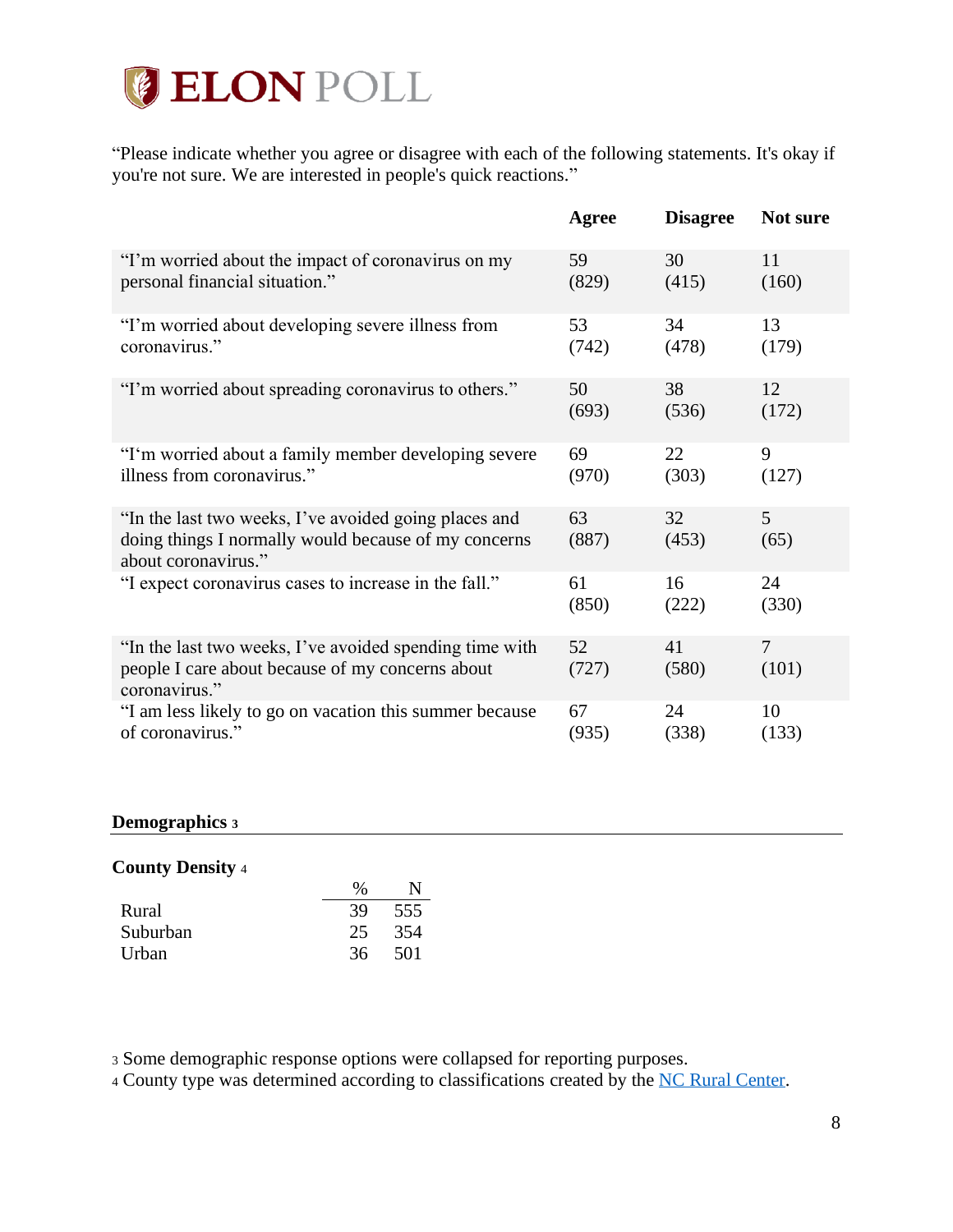

#### **Age**

|          | ℅  |      |
|----------|----|------|
| 18 to 24 | 13 | -178 |
| 25 to 44 | 34 | 477  |
| 45 to 64 | 34 | 481  |
| $65+$    | 20 | 275  |
|          |    |      |

## **Gender**

|        | %  | N      |
|--------|----|--------|
| Male   | 48 | 677    |
| Female |    | 52 733 |

#### **Race**

|              | $\%$ | N   |
|--------------|------|-----|
| White        | 67   | 945 |
| <b>Black</b> | 2.1  | 296 |
| Other        | 12   | 169 |

#### **Ethnicity**

|              | $\%$ | N       |
|--------------|------|---------|
| Non-hispanic |      | 91 1283 |
| Hispanic     | Q    | -127    |

## **Education**

|                            | $\%$ | N   |
|----------------------------|------|-----|
| Less than Bachelors        | 70.  | 987 |
| <b>Bachelors or Higher</b> | 30 F | 423 |

## **Party Identification**

|            | $\%$ | N   |
|------------|------|-----|
| Republican | 33   | 466 |
| Neither    | 33   | 469 |
| Democrat   | 34   | 473 |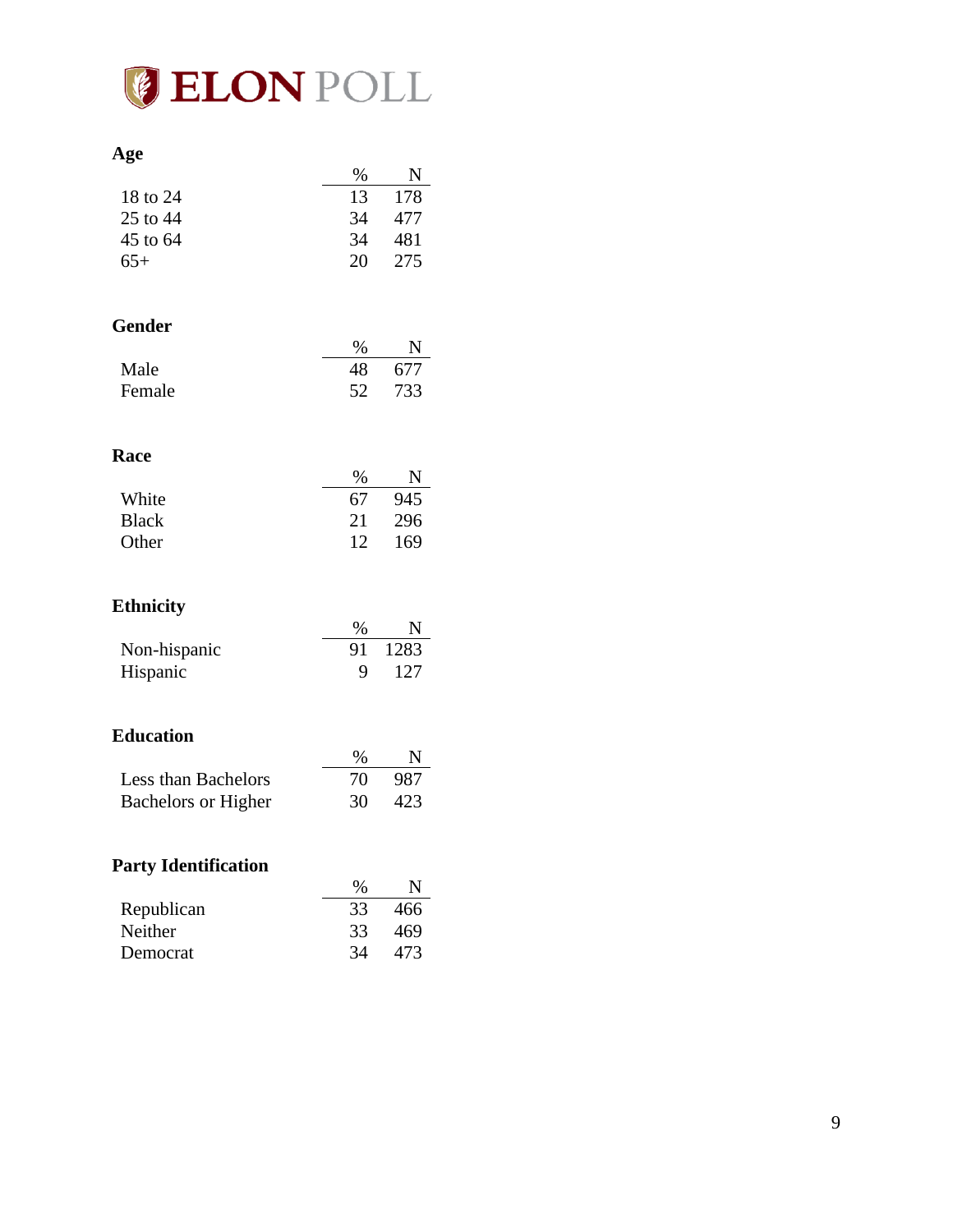# <span id="page-9-0"></span>**Crosstabulations <sup>5</sup>**

#### <span id="page-9-1"></span>**Economy**

What letter grade would you give the current national economy?

|              | $\mathbf A$    | ${\bf B}$ | $\mathbf C$ | D  | $\mathbf F$    |
|--------------|----------------|-----------|-------------|----|----------------|
| Republican   | $\overline{7}$ | 28        | 44          | 14 | 6              |
| Neither      | $\overline{2}$ | 18        | 43          | 26 | 11             |
| Democrat     | 5              | $\tau$    | 34          | 34 | 21             |
| Male         | 7              | 23        | 38          | 21 | 10             |
| Female       | $\overline{2}$ | 12        | 42          | 28 | 15             |
| 18 to 24     | 12             | 22        | 45          | 14 | $\overline{7}$ |
| 25 to 44     | 7              | 15        | 40          | 24 | 14             |
| 45 to 64     | $\overline{2}$ | 16        | 41          | 28 | 13             |
| $65+$        | $\mathbf{1}$   | 22        | 36          | 27 | 14             |
| Rural        | 5              | 20        | 44          | 20 | 10             |
| Suburban     | 5              | 15        | 36          | 31 | 14             |
| Urban        | 5              | 17        | 39          | 25 | 14             |
| White        | 3              | 21        | 42          | 25 | 10             |
| <b>Black</b> | $\overline{7}$ | 9         | 34          | 27 | 23             |
| Other race   | 14             | 15        | 43          | 19 | 9              |
| Total        | 5              | 18        | 40          | 25 | 13             |

ELONPOLI

<sup>5</sup> Numbers reflect row percentages. Caution is encouraged when interpreting differences in the crosstabulations. Sub-group sample sizes are smaller, and therefore the credibility intervals for these estimates are wider. Due to weights and rounding, row percentages do not always sum to 100.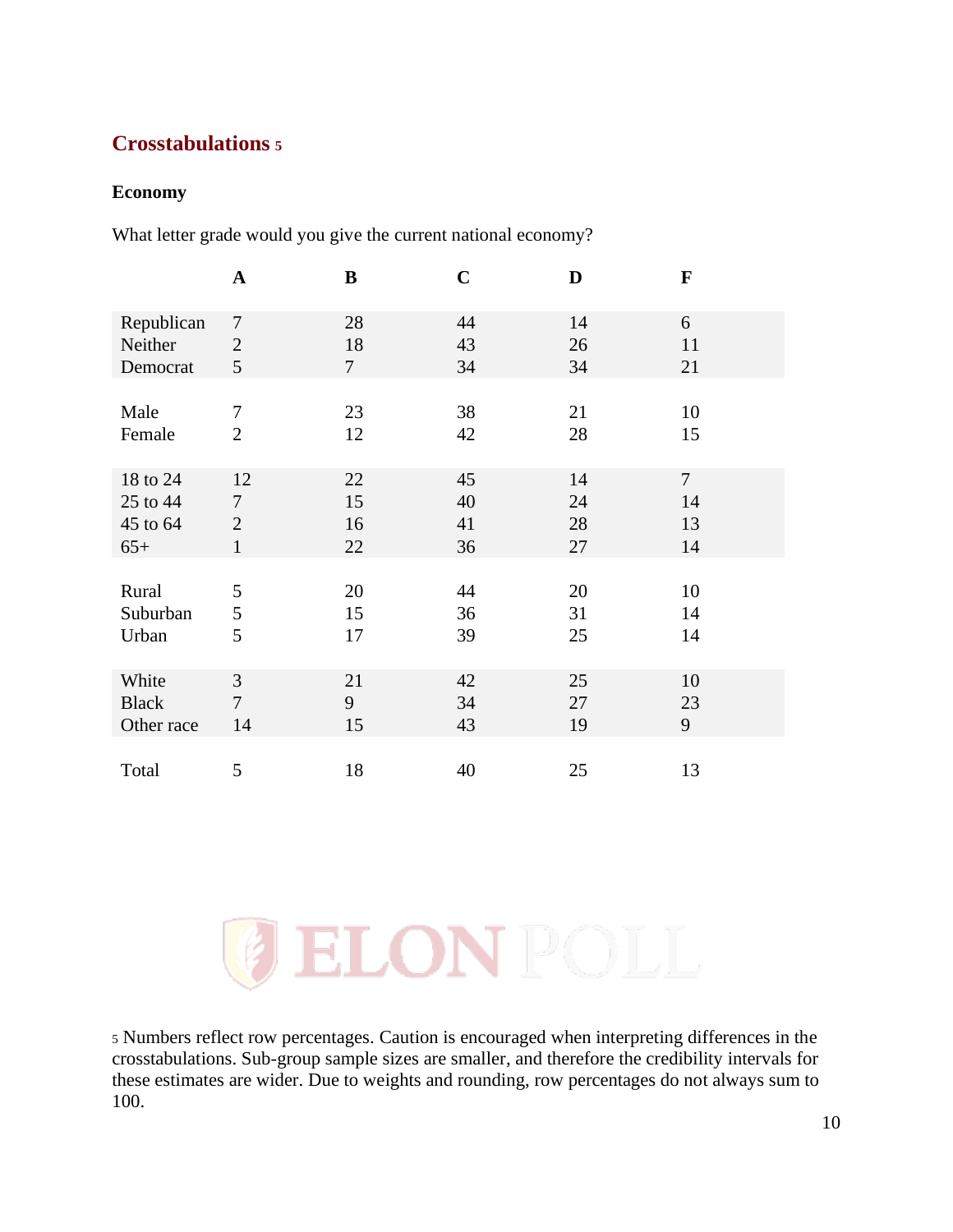Since 2017, would you say that the nation's economy has gotten better, stayed about the same, or gotten worse?

|              | <b>Better</b> | <b>Same</b>    | Worse |
|--------------|---------------|----------------|-------|
| Republican   | 54            | 14             | 32    |
| Neither      | 30            | 16             | 54    |
| Democrat     | 10            | 14             | 76    |
|              |               |                |       |
| Male         | 38            | 16             | 46    |
| Female       | 25            | 14             | 61    |
|              |               |                |       |
| 18 to 24     | 20            | 23             | 57    |
| 25 to 44     | 26            | 17             | 57    |
| 45 to 64     | 34            | 14             | 52    |
| $65+$        | 41            | $\overline{7}$ | 52    |
|              |               |                |       |
| Rural        | 34            | 14             | 52    |
| Suburban     | 31            | 18             | 51    |
| Urban        | 28            | 13             | 59    |
|              |               |                |       |
| White        | 38            | 13             | 49    |
| <b>Black</b> | 10            | 19             | 71    |
| Other race   | 31            | 18             | 51    |
|              |               |                |       |
| Total        | 31            | 15             | 54    |

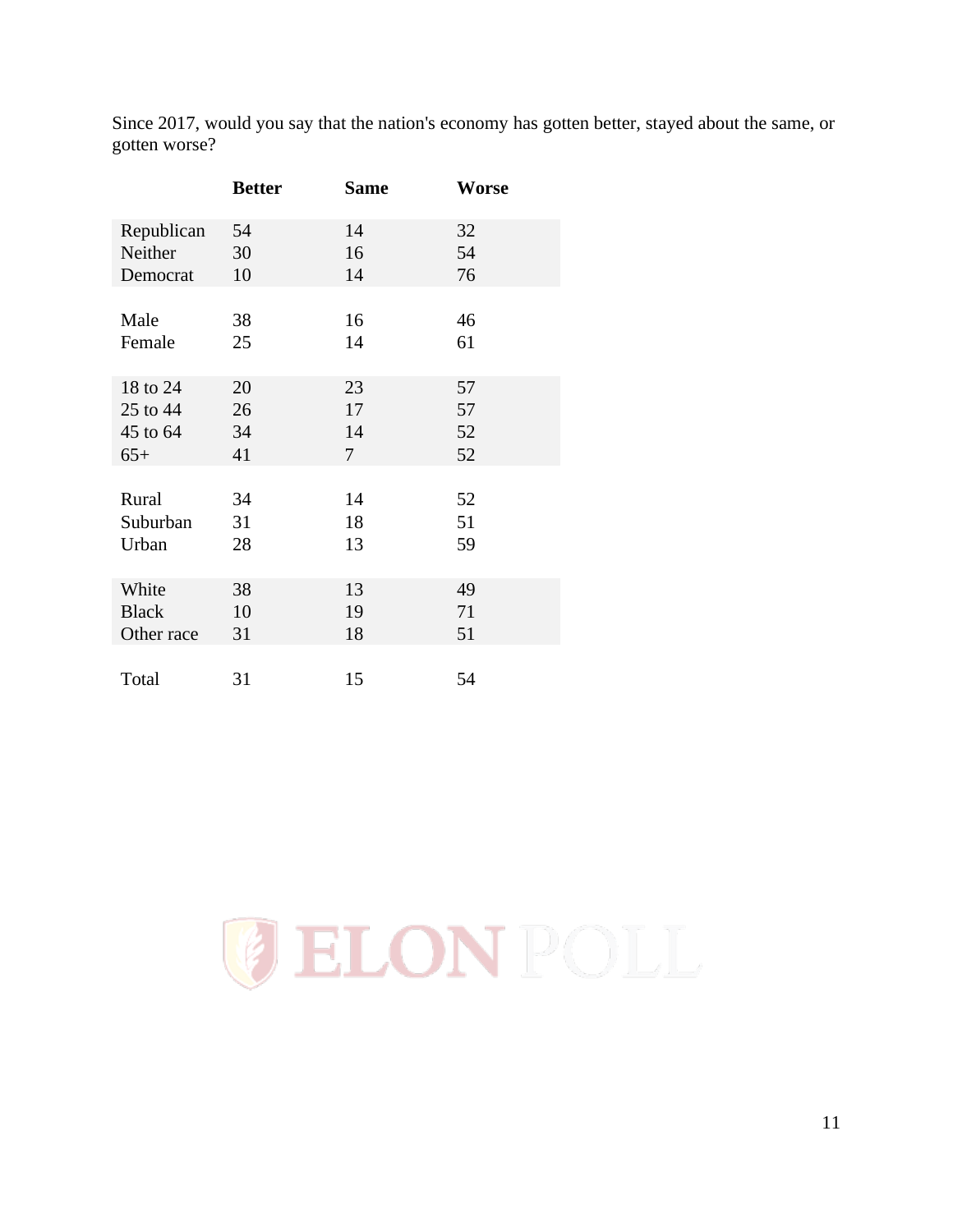| What about your own financial situation--since 2017, would you say it has gotten better, stayed |  |
|-------------------------------------------------------------------------------------------------|--|
| about the same, or gotten worse?                                                                |  |

|              | <b>Better</b> | <b>Same</b> | Worse |
|--------------|---------------|-------------|-------|
| Republican   | 48            | 36          | 16    |
| Neither      | 32            | 40          | 28    |
| Democrat     | 23            | 42          | 35    |
|              |               |             |       |
| Male         | 40            | 37          | 23    |
| Female       | 29            | 41          | 30    |
|              |               |             |       |
| 18 to 24     | 36            | 40          | 24    |
| 25 to 44     | 38            | 35          | 28    |
| 45 to 64     | 34            | 38          | 28    |
| $65+$        | 26            | 50          | 23    |
|              |               |             |       |
| Rural        | 36            | 39          | 26    |
| Suburban     | 29            | 46          | 25    |
| Urban        | 36            | 36          | 28    |
|              |               |             |       |
| White        | 36            | 41          | 24    |
| <b>Black</b> | 27            | 36          | 37    |
| Other race   | 38            | 39          | 23    |
|              |               |             |       |
| Total        | 34            | 40          | 26    |

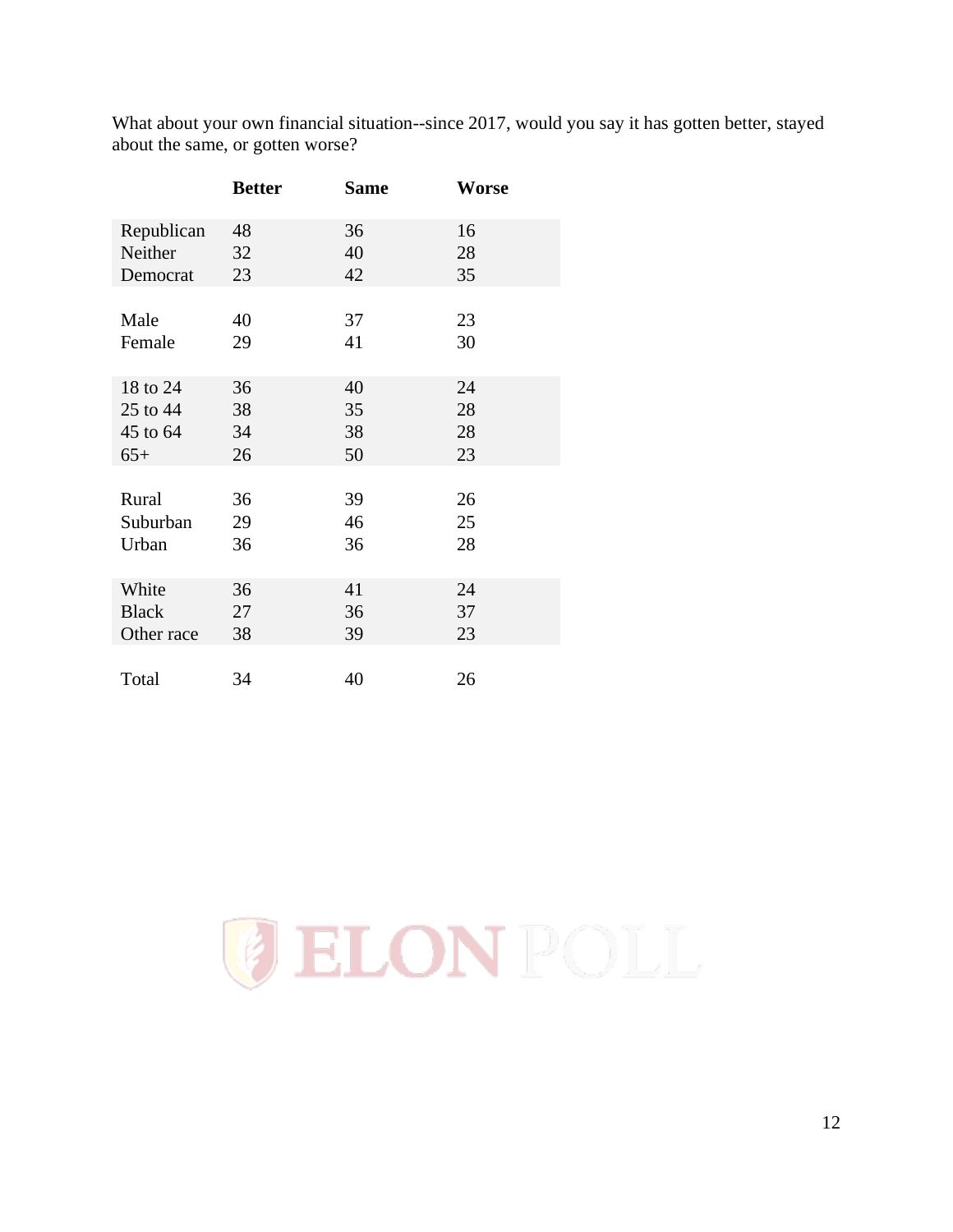Since the start of the coronavirus outbreak in the United States, has your personal financial situation gotten better, stayed about the same, or gotten worse?

|              | <b>Better</b> | <b>Same</b> | Worse |
|--------------|---------------|-------------|-------|
| Republican   | 10            | 63          | 27    |
| Neither      | 10            | 48          | 42    |
| Democrat     | 9             | 54          | 37    |
|              |               |             |       |
| Male         | 11            | 55          | 34    |
| Female       | 8             | 54          | 38    |
|              |               |             |       |
| 18 to 24     | 16            | 43          | 42    |
| 25 to 44     | 12            | 50          | 38    |
| 45 to 64     | 6             | 57          | 37    |
| $65+$        | 7             | 67          | 26    |
|              |               |             |       |
| Rural        | 9             | 56          | 35    |
| Suburban     | 8             | 53          | 39    |
| Urban        | 11            | 55          | 34    |
|              |               |             |       |
| White        | 8             | 58          | 33    |
| <b>Black</b> | 12            | 47          | 41    |
| Other race   | 14            | 48          | 39    |
|              |               |             |       |
| Total        | 10            | 55          | 36    |

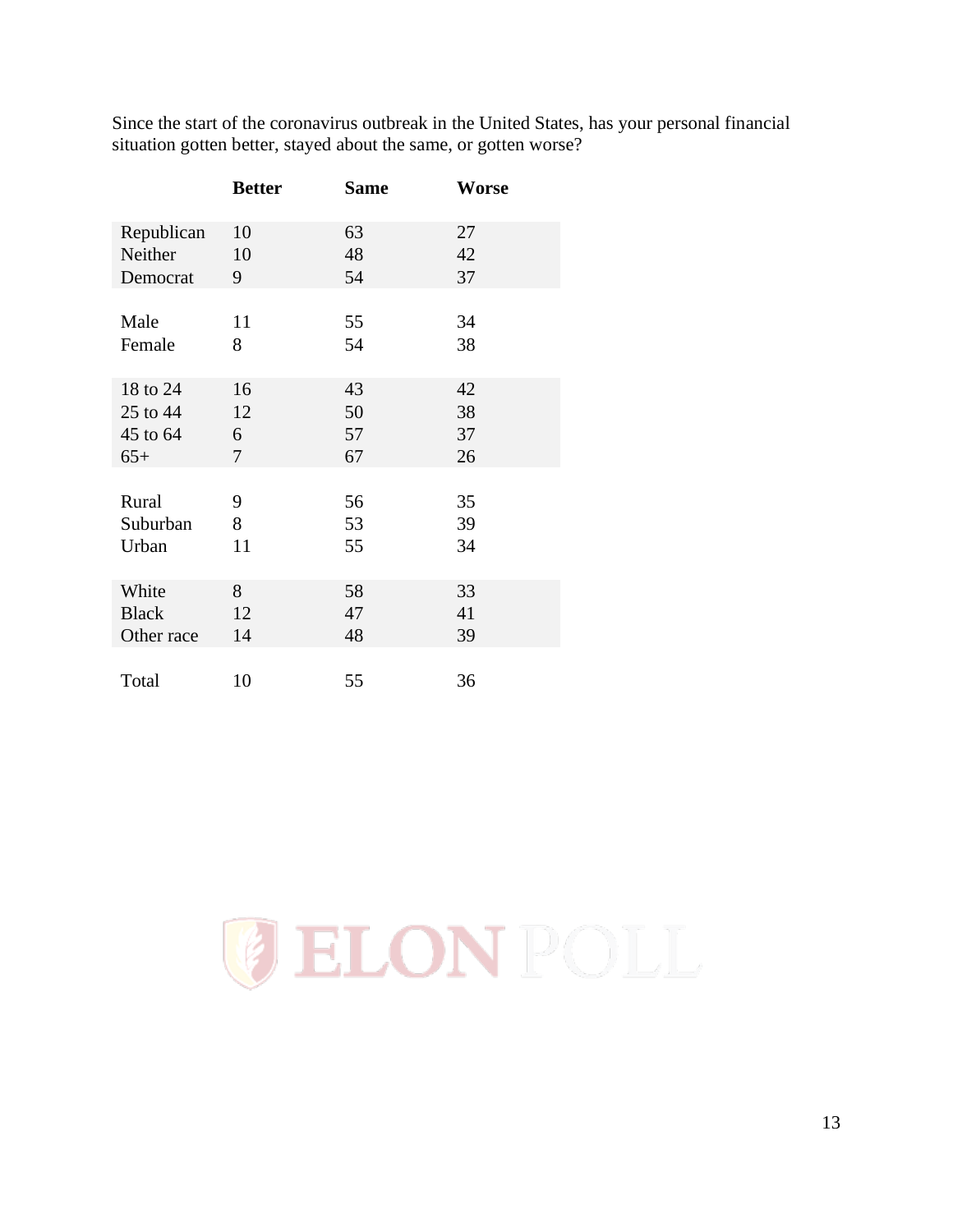|              | <b>Democratic</b><br><b>Party</b> | Republican<br><b>Party</b> | <b>Neither</b> |
|--------------|-----------------------------------|----------------------------|----------------|
| Republican   | $\overline{2}$                    | 95                         | 3              |
| Neither      | 17                                | 26                         | 57             |
| Democrat     | 93                                | 3                          | $\overline{4}$ |
|              |                                   |                            |                |
| Male         | 34                                | 46                         | 20             |
| Female       | 41                                | 36                         | 22             |
|              |                                   |                            |                |
| 18 to 24     | 45                                | 27                         | 29             |
| 25 to 44     | 38                                | 35                         | 26             |
| 45 to 64     | 37                                | 46                         | 17             |
| $65+$        | 34                                | 52                         | 13             |
|              |                                   |                            |                |
| Rural        | 32                                | 47                         | 21             |
| Suburban     | 36                                | 42                         | 22             |
| Urban        | 46                                | 33                         | 20             |
|              |                                   |                            |                |
| White        | 27                                | 53                         | 20             |
| <b>Black</b> | 68                                | 9                          | 22             |
| Other race   | 43                                | 30                         | 27             |
|              |                                   |                            |                |
| Total        | 38                                | 41                         | 21             |

When it comes to the economy, are you generally closer to the Democratic or Republican Party?

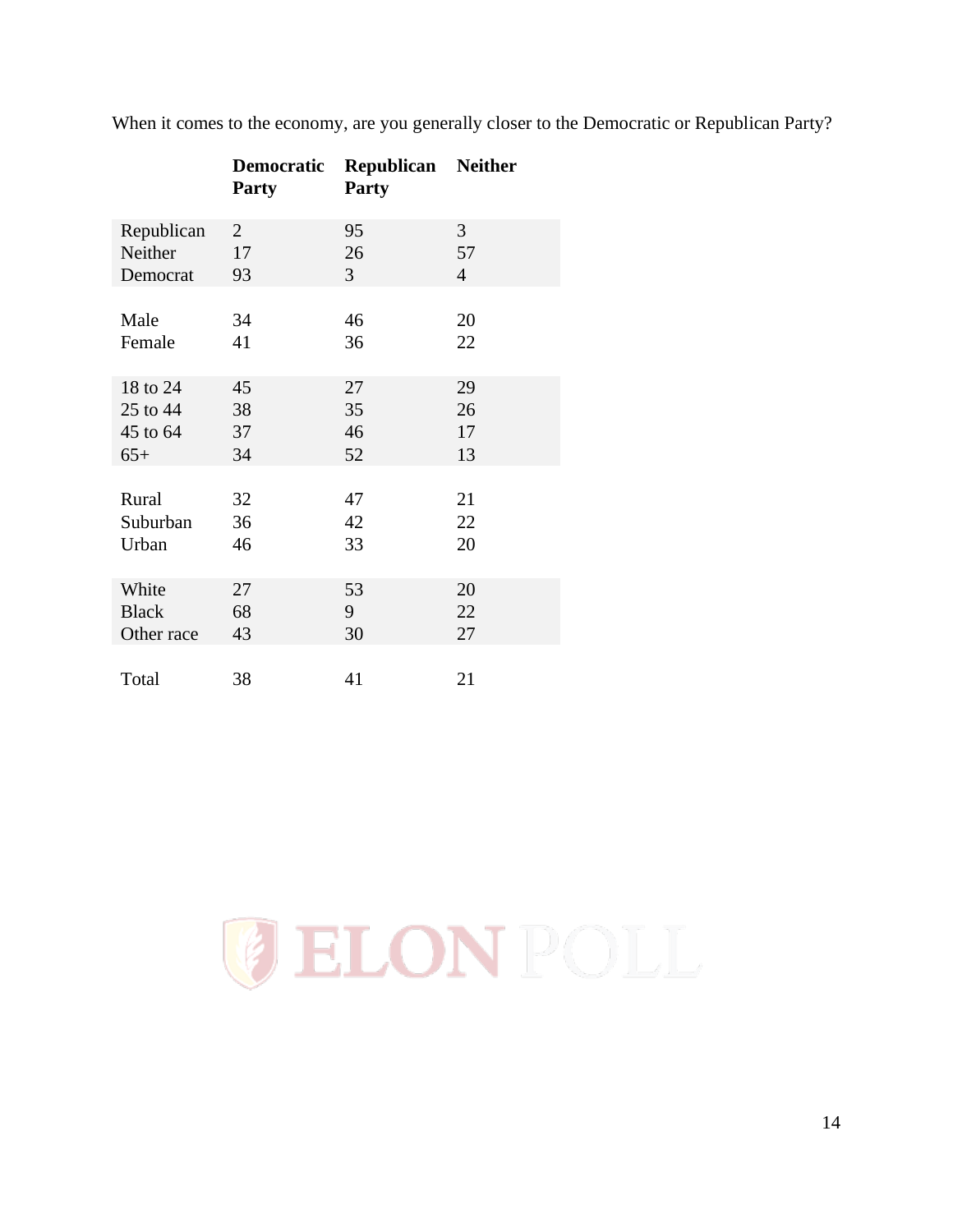# <span id="page-14-0"></span>**Healthcare**

What letter grade would you give the U.S. healthcare system?

|              | $\mathbf A$    | $\bf{B}$ | $\mathbf C$ | D  | $\mathbf F$ |
|--------------|----------------|----------|-------------|----|-------------|
| Republican   | 8              | 35       | 38          | 11 | 8           |
| Neither      | $\overline{4}$ | 23       | 38          | 23 | 12          |
| Democrat     | $\overline{7}$ | 17       | 36          | 25 | 15          |
| Male         | 8              | 31       | 36          | 17 | 9           |
| Female       | 6              | 20       | 39          | 22 | 13          |
| 18 to 24     | 8              | 25       | 32          | 19 | 17          |
| 25 to 44     | 9              | 21       | 37          | 20 | 12          |
| 45 to 64     | $\overline{4}$ | 24       | 39          | 21 | 12          |
| $65+$        | 6              | 33       | 38          | 16 | 6           |
| Rural        | 7              | 28       | 37          | 17 | 11          |
| Suburban     | $\tau$         | 22       | 37          | 20 | 13          |
| Urban        | $\mathfrak s$  | 24       | 37          | 23 | 12          |
| Total        | $\overline{7}$ | 25       | 37          | 20 | 12          |
| White        | 6              | 28       | 38          | 17 | 11          |
| <b>Black</b> | 6              | 18       | 39          | 28 | 10          |
| Other race   | 11             | 22       | 32          | 18 | 17          |
| Total        | 7              | 25       | 37          | 20 | 11          |

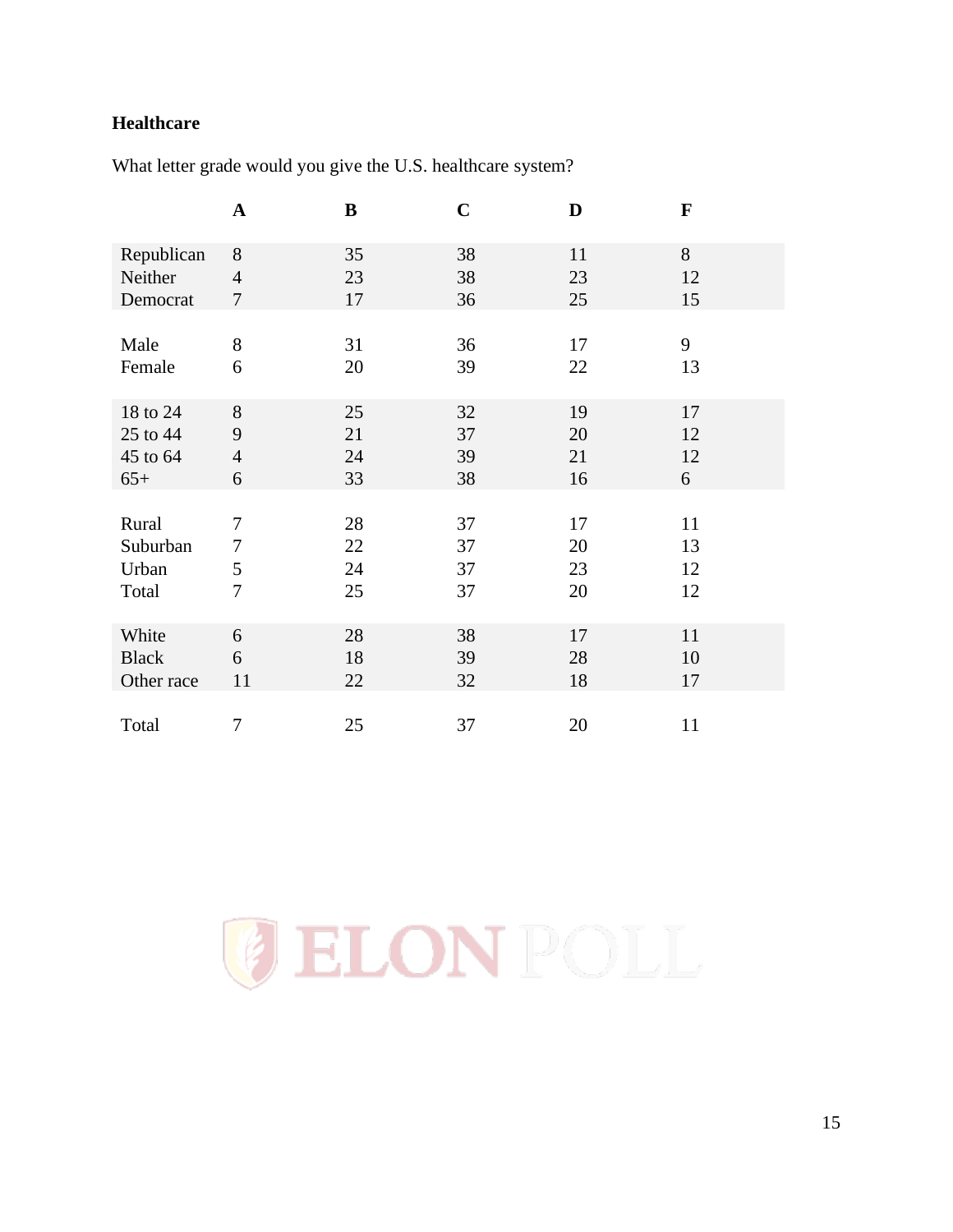When it comes to paying for healthcare in the United States, should the government be more involved, less involved or is the government involved about the right amount already?

|              | <b>More</b><br>involved | <b>Less</b><br>involved | <b>About</b><br>right |
|--------------|-------------------------|-------------------------|-----------------------|
| Republican   | 30                      | 44                      | 26                    |
| Neither      | 51                      | 29                      | 20                    |
| Democrat     | 75                      | 11                      | 14                    |
|              |                         |                         |                       |
| Male         | 51                      | 31                      | 18                    |
| Female       | 54                      | 25                      | 21                    |
|              |                         |                         |                       |
| 18 to 24     | 59                      | 25                      | 16                    |
| 25 to 44     | 56                      | 25                      | 19                    |
| 45 to 64     | 50                      | 31                      | 19                    |
| $65+$        | 45                      | 30                      | 25                    |
|              |                         |                         |                       |
| Rural        | 48                      | 30                      | 22                    |
| Suburban     | 52                      | 29                      | 19                    |
| Urban        | 57                      | 25                      | 18                    |
|              |                         |                         |                       |
| White        | 47                      | 31                      | 21                    |
| <b>Black</b> | 65                      | 19                      | 15                    |
| Other race   | 57                      | 24                      | 19                    |
|              |                         |                         |                       |
| Total        | 52                      | 28                      | 20                    |

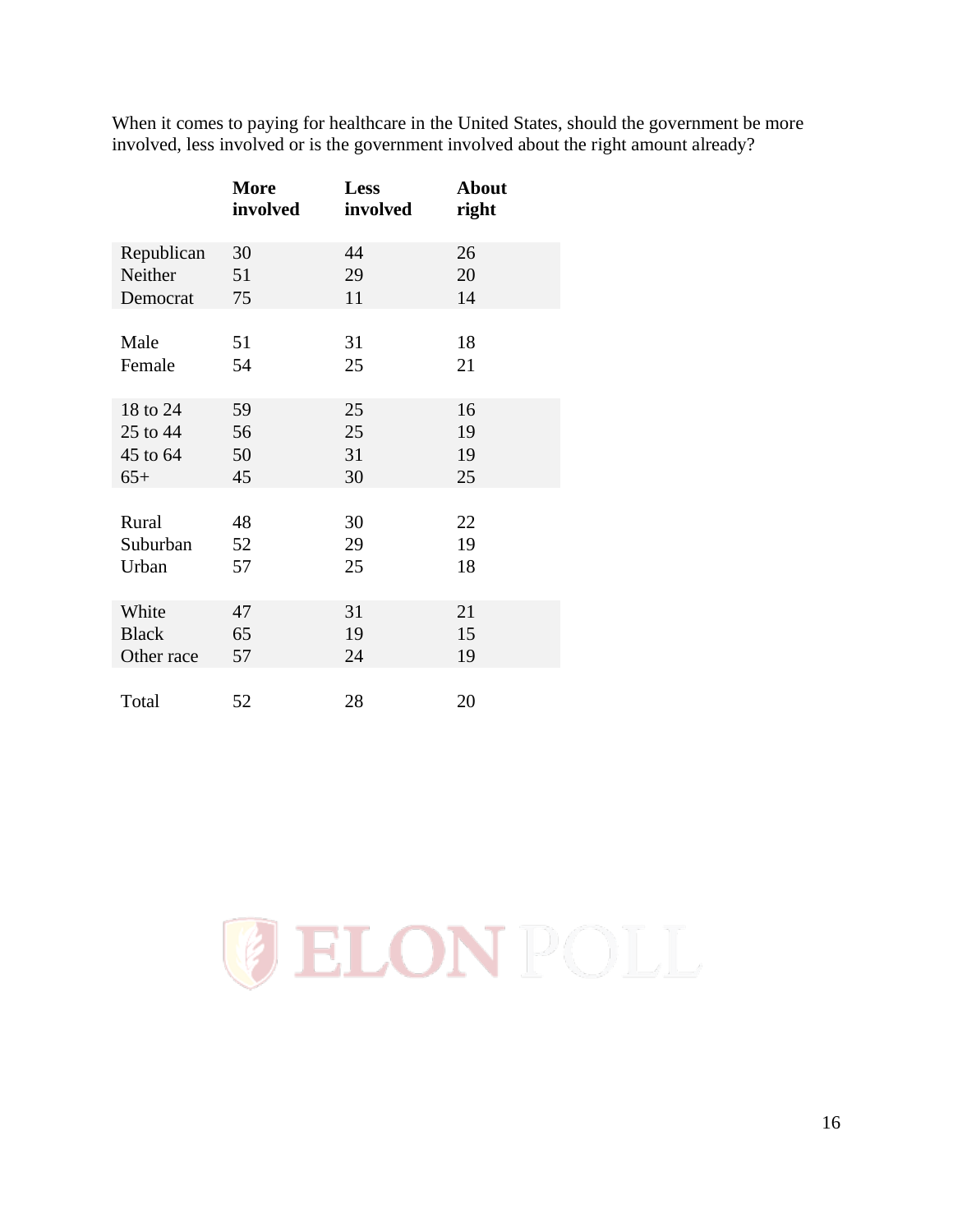|              | <b>Democratic</b><br><b>Party</b> | <b>Republican Neither</b><br><b>Party</b> |    |
|--------------|-----------------------------------|-------------------------------------------|----|
| Republican   | 6                                 | 87                                        | 7  |
| Neither      | 24                                | 18                                        | 58 |
| Democrat     | 90                                | 3                                         | 7  |
| Male         | 37                                | 41                                        | 22 |
| Female       | 43                                | 31                                        | 25 |
| 18 to 24     | 47                                | 22                                        | 31 |
| 25 to 44     | 41                                | 31                                        | 27 |
| 45 to 64     | 38                                | 39                                        | 23 |
| $65+$        | 38                                | 49                                        | 14 |
|              |                                   |                                           |    |
| Rural        | 33                                | 40                                        | 27 |
| Suburban     | 37                                | 38                                        | 24 |
| Urban        | 50                                | 30                                        | 20 |
| White        | 31                                | 46                                        | 23 |
| <b>Black</b> | 67                                | 9                                         | 24 |
| Other race   | 45                                | 28                                        | 27 |
|              |                                   |                                           |    |
| Total        | 40                                | 36                                        | 24 |

When it comes to healthcare, are you generally closer to the Democratic or Republican Party?

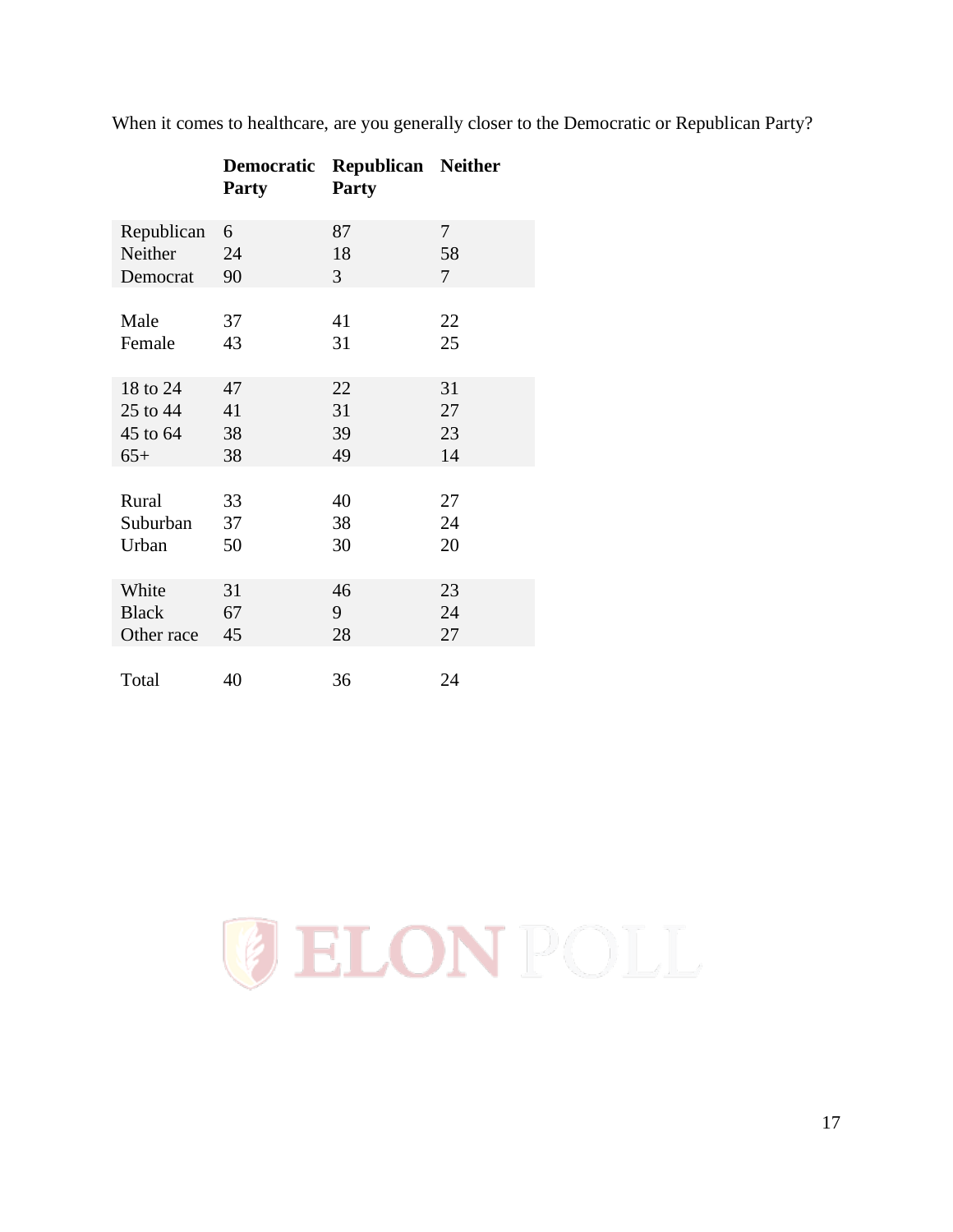# <span id="page-17-0"></span>**COVID-19**

|  |  |  |  |  |  |  | Have you personally known someone who contracted coronavirus? |
|--|--|--|--|--|--|--|---------------------------------------------------------------|
|--|--|--|--|--|--|--|---------------------------------------------------------------|

|              | Yes | N <sub>0</sub> |
|--------------|-----|----------------|
| Republican   | 29  | 71             |
| Neither      | 30  | 70             |
| Democrat     | 35  | 65             |
|              |     |                |
| Male         | 29  | 71             |
| Female       | 33  | 67             |
| Total        | 31  | 69             |
|              |     |                |
| 18 to 24     | 38  | 62             |
| 25 to 44     | 32  | 68             |
| 45 to 64     | 34  | 66             |
| $65+$        | 21  | 79             |
|              |     |                |
| Rural        | 30  | 70             |
| Suburban     | 29  | 71             |
| Urban        | 35  | 65             |
|              |     |                |
| White        | 29  | 71             |
| <b>Black</b> | 37  | 63             |
| Other race   | 38  | 62             |
|              |     |                |
| Total        | 31  | 39             |

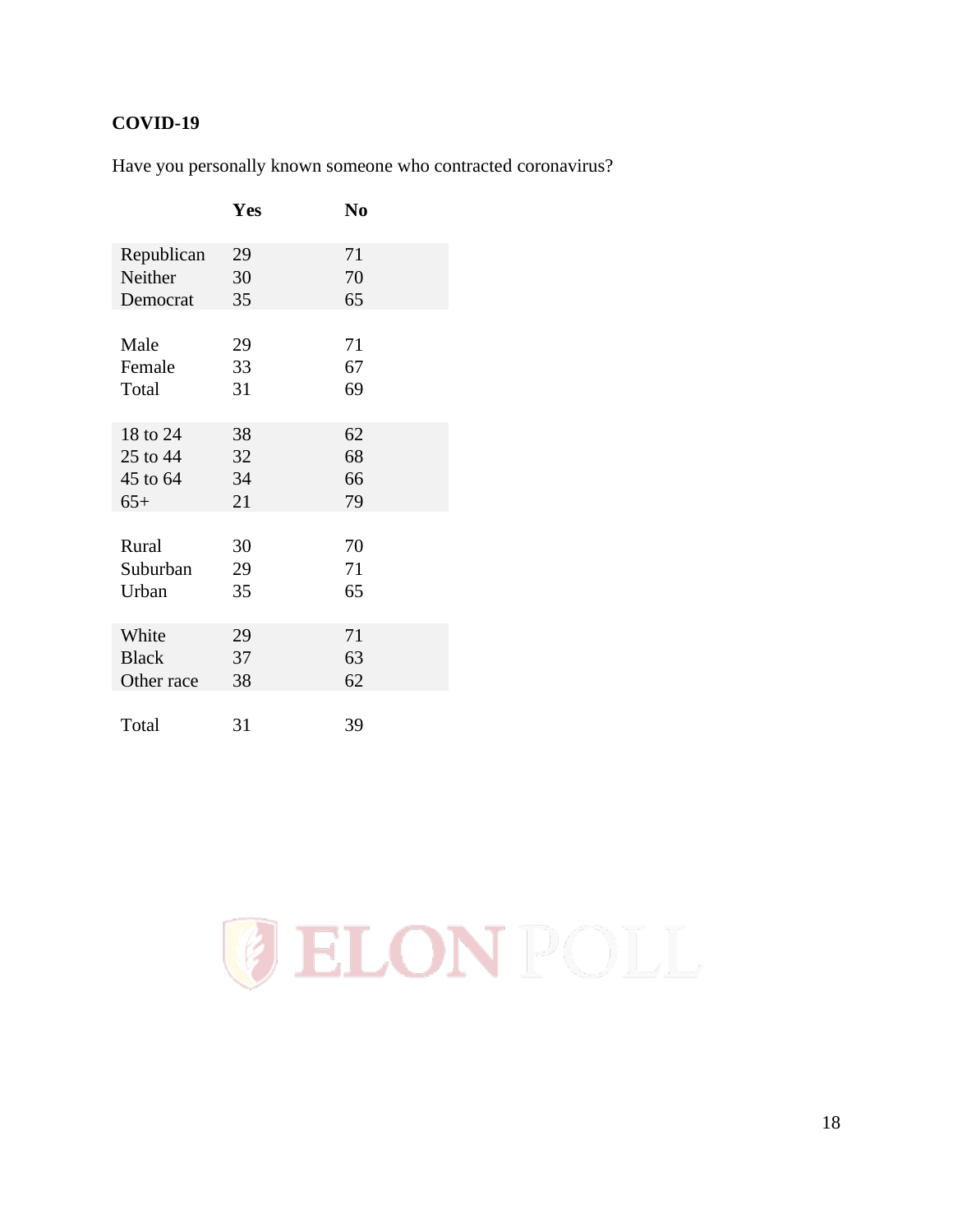When it comes to K-12 public schools, North Carolina leaders are considering several options for Fall 2020. Which of the following comes closest to what you think should happen in the fall:

- Students returning to school full-time, with precautions in place
- Students staying home part-time, to space them out in classrooms and buildings
- Students staying home full-time, with online learning"

|                                                        | <b>Students</b><br>return full-<br>time | <b>Students</b><br>stay home<br>part-time | <b>Students</b><br>stay home<br>full-time |  |
|--------------------------------------------------------|-----------------------------------------|-------------------------------------------|-------------------------------------------|--|
| Has child or<br>grandchild<br>in $K-12$<br>No child or | 32                                      | 38                                        | 30                                        |  |
| grandchild<br>in $K-12$                                | 34                                      | 38                                        | 28                                        |  |
| Republican                                             | 46                                      | 33                                        | 21                                        |  |
| Neither                                                | 31                                      | 40                                        | 28                                        |  |
| Democrat                                               | 23                                      | 40                                        | 36                                        |  |
| Male                                                   | 37                                      | 35                                        | 28                                        |  |
| Female                                                 | 30                                      | 41                                        | 29                                        |  |
| 18 to 24                                               | 31                                      | 35                                        | 34                                        |  |
| 25 to 44                                               | 30                                      | 38                                        | 32                                        |  |
| 45 to 64                                               | 34                                      | 39                                        | 27                                        |  |
| $65+$                                                  | 40                                      | 38                                        | 22                                        |  |
| Rural                                                  | 36                                      | 37                                        | 27                                        |  |
| Suburban                                               | 36                                      | 36                                        | 28                                        |  |
| Urban                                                  | 30                                      | 40                                        | 30                                        |  |
| White                                                  | 37                                      | 38                                        | 25                                        |  |
| <b>Black</b>                                           | 27                                      | 38                                        | 35                                        |  |
| Other race                                             | 25                                      | 35                                        | 39                                        |  |
| Total                                                  | 34                                      | 38                                        | 29                                        |  |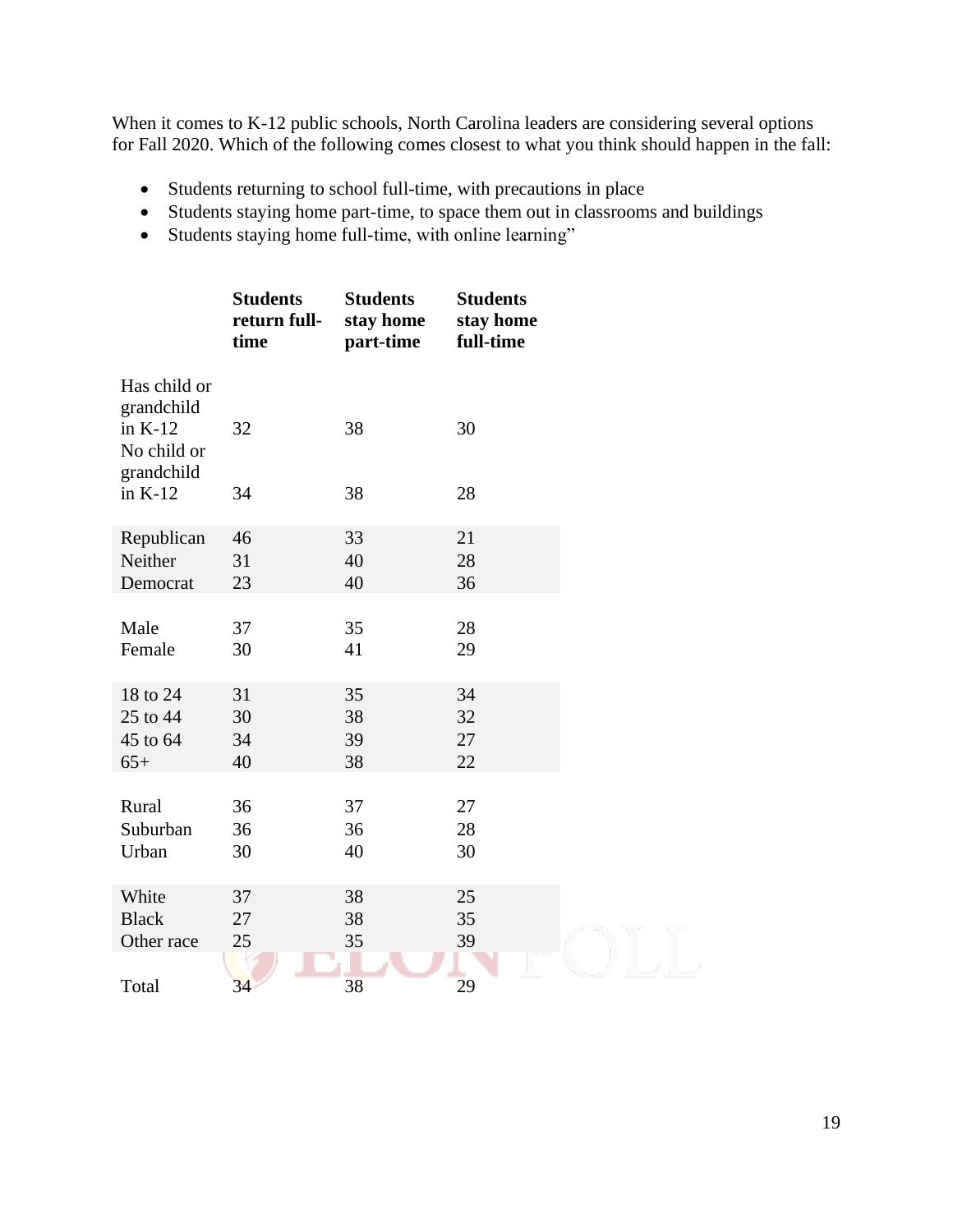| gas stations? |              |                  |          |                                |               |
|---------------|--------------|------------------|----------|--------------------------------|---------------|
|               | <b>Never</b> | <b>Sometimes</b> | the time | About half Most of the<br>time | <b>Always</b> |
| Republican    | 18           | 18               |          | 19                             | 36            |
| Neither       |              |                  |          | 20                             | 42            |

Democrat 4 11 7 17 62

Male 13 16 9 23 39 Female 9 15 8 14 53

18 to 24 6 15 15 22 42 25 to 44 13 18 11 20 39 45 to 64 15 15 6 17 46 65+ 5 13 4 16 63

Rural 13 20 9 18 40 Suburban 12 13 11 19 45 Urban 8 12 6 19 54

White 14 16 7 18 45 Black 5 12 11 20 52 Other race 6 18 12 19 45

Total 11 15 8 18 46

How often do you wear a mask when you go into public buildings, such as grocery stores and

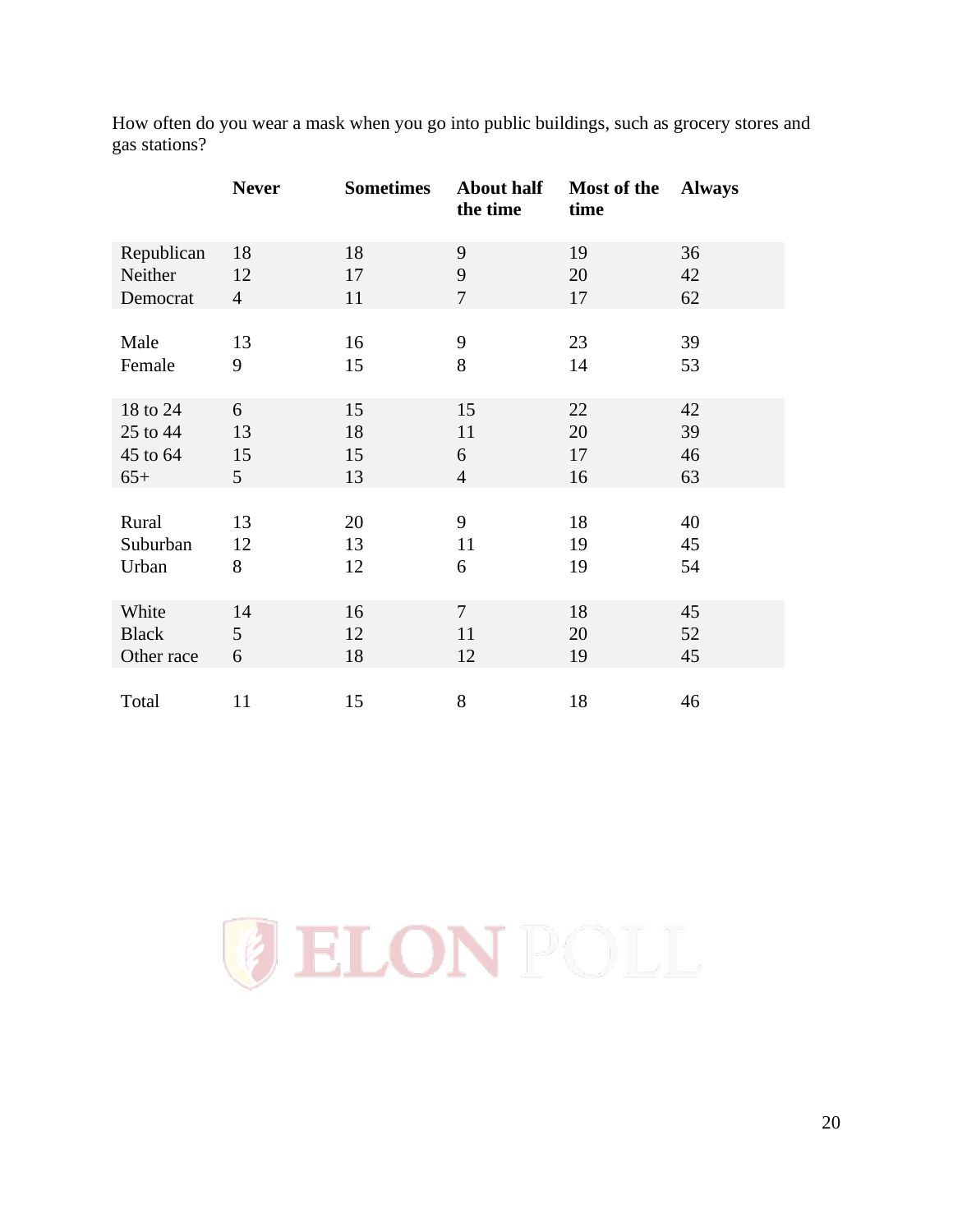Would you support or oppose the North Carolina state government requiring people to wear masks in public?

|              | <b>Support</b> | Oppose |
|--------------|----------------|--------|
| Republican   | 57             | 43     |
| Neither      | 73             | 27     |
| Democrat     | 91             | 9      |
| Male         | 68             | 32     |
| Female       | 79             | 21     |
| 18 to 24     | 77             | 23     |
| 25 to 44     | 71             | 29     |
| 45 to 64     | 72             | 28     |
| $65+$        | 78             | 22     |
| Rural        | 71             | 29     |
| Suburban     | 70             | 30     |
| Urban        | 79             | 21     |
| White        | 68             | 32     |
| <b>Black</b> | 85             | 15     |
| Other race   | 84             | 16     |
| Total        | 74             | 26     |

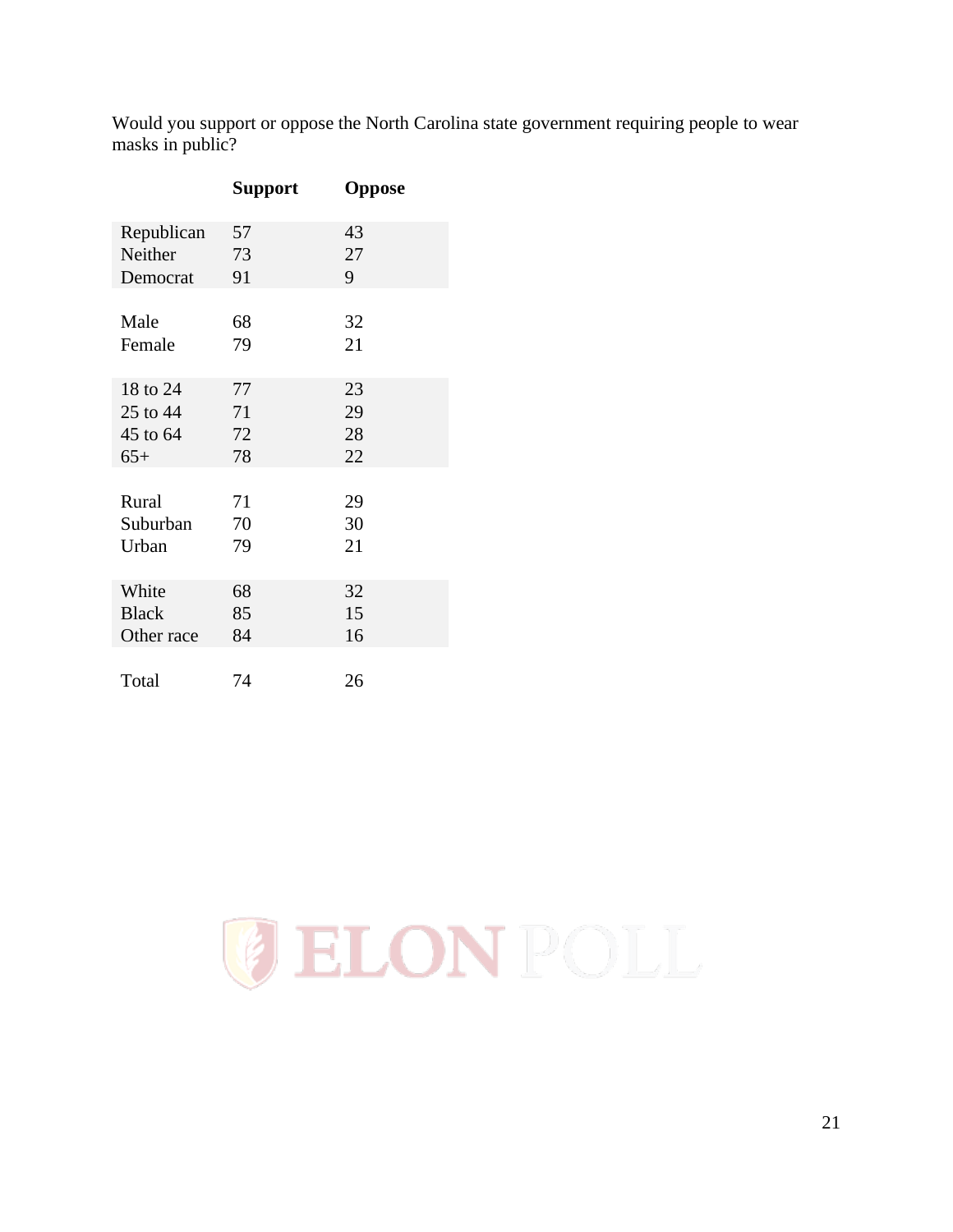In your opinion, has social distancing helped to slow the spread of coronavirus in North Carolina?

|              | Yes | Made no<br>difference | N <sub>0</sub> |
|--------------|-----|-----------------------|----------------|
| Republican   | 57  | 26                    | 17             |
| Neither      | 61  | 22                    | 17             |
| Democrat     | 69  | 16                    | 15             |
|              |     |                       |                |
| Male         | 62  | 23                    | 15             |
| Female       | 63  | 20                    | 18             |
|              |     |                       |                |
| 18 to 24     | 53  | 27                    | 21             |
| 25 to 44     | 57  | 25                    | 17             |
| 45 to 64     | 68  | 17                    | 16             |
| $65+$        | 69  | 19                    | 13             |
|              |     |                       |                |
| Rural        | 60  | 21                    | 19             |
| Suburban     | 60  | 24                    | 17             |
| Urban        | 67  | 20                    | 13             |
|              |     |                       |                |
| White        | 63  | 22                    | 15             |
| <b>Black</b> | 56  | 22                    | 22             |
| Other race   | 71  | 15                    | 14             |
|              |     |                       |                |
| Total        | 62  | 21                    | 16             |

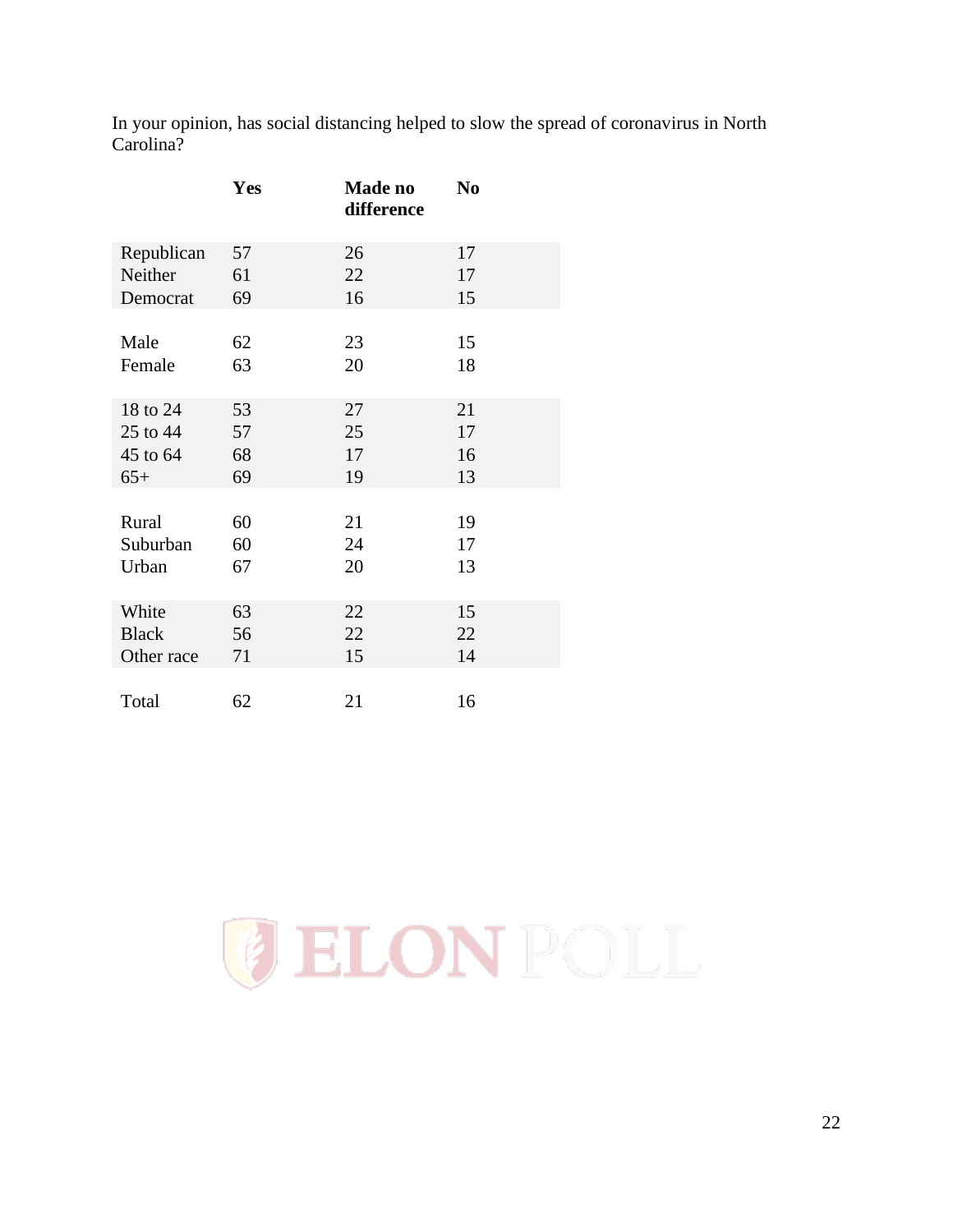Overall, would you say the state of North Carolina's rules and restrictions around coronavirus have been too restrictive, not restrictive enough or about right?

|              | <b>Too</b><br>restrictive | <b>Not</b><br>restrictive<br>enough | About right |
|--------------|---------------------------|-------------------------------------|-------------|
| Republican   | 35                        | 35                                  | 30          |
| Neither      | 21                        | 43                                  | 36          |
| Democrat     | 6                         | 60                                  | 34          |
|              |                           |                                     |             |
| Male         | 26                        | 42                                  | 32          |
| Female       | 16                        | 50                                  | 35          |
|              |                           |                                     |             |
| 18 to 24     | 14                        | 51                                  | 34          |
| 25 to 44     | 19                        | 44                                  | 37          |
| 45 to 64     | 24                        | 48                                  | 28          |
| $65+$        | 21                        | 43                                  | 36          |
|              |                           |                                     |             |
| Rural        | 22                        | 41                                  | 36          |
| Suburban     | 22                        | 45                                  | 33          |
| Urban        | 18                        | 52                                  | 30          |
|              |                           |                                     |             |
| White        | 25                        | 42                                  | 33          |
| <b>Black</b> | 9                         | 55                                  | 36          |
| Other race   | 14                        | 53                                  | 33          |
|              |                           |                                     |             |
| Total        | 21                        | 46                                  | 33          |

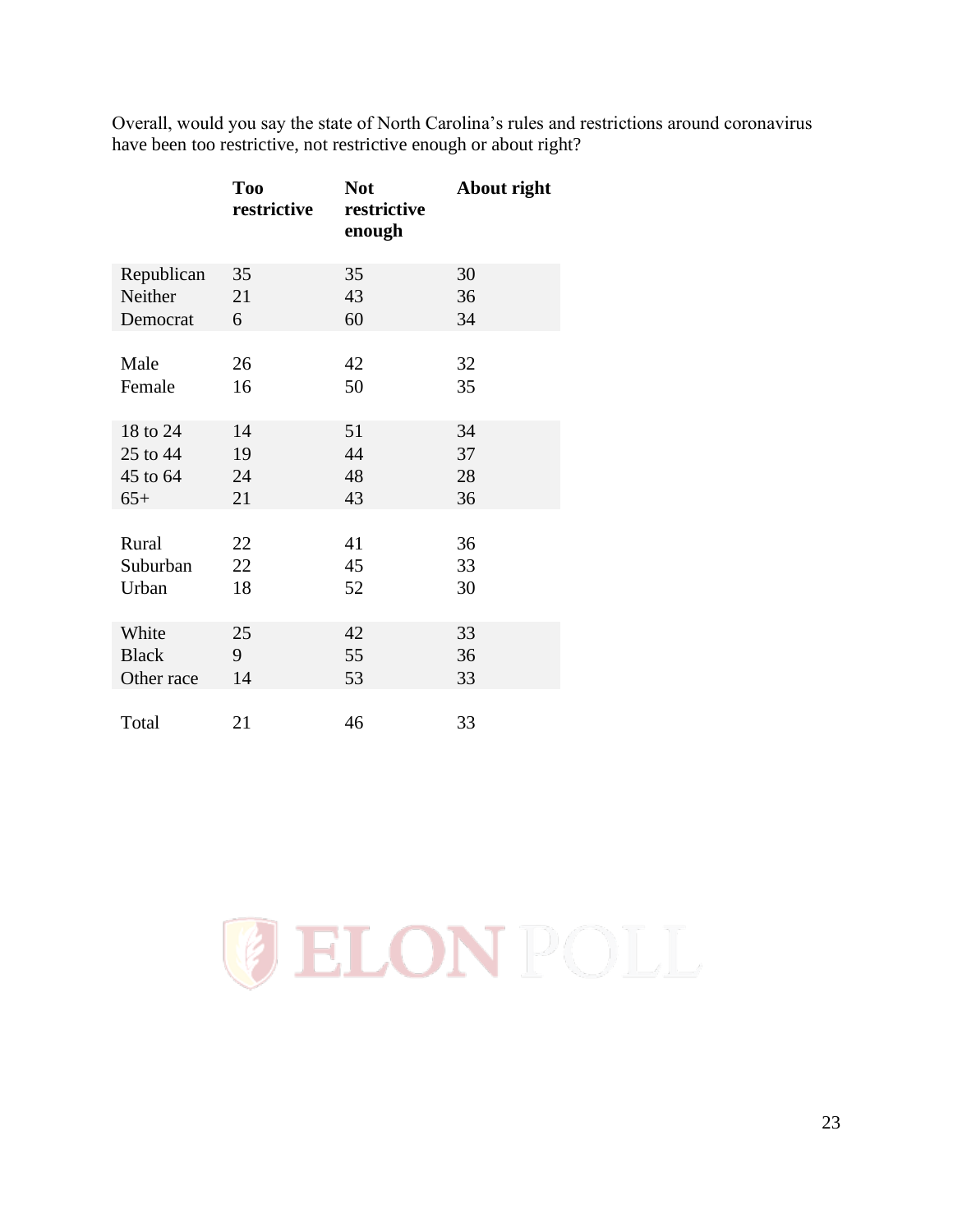|              | As normal | With<br>restrictions | No fans | Not at all |
|--------------|-----------|----------------------|---------|------------|
| Republican   | 22        | 39                   | 24      | 15         |
| Neither      | 10        | 41                   | 27      | 21         |
| Democrat     | 5         | 32                   | 35      | 29         |
| Male         | 16        | 37                   | 27      | 20         |
| Female       | 9         | 38                   | 30      | 24         |
| 18 to 24     | 13        | 43                   | 28      | 16         |
| 25 to 44     | 14        | 36                   | 29      | 21         |
| 45 to 64     | 12        | 35                   | 28      | 25         |
| $65+$        | 9         | 40                   | 29      | 22         |
|              |           |                      |         |            |
| Rural        | 13        | 39                   | 27      | 21         |
| Suburban     | 14        | 34                   | 30      | 22         |
| Urban        | 10        | 38                   | 29      | 23         |
| White        | 14        | 37                   | 30      | 20         |
| <b>Black</b> | $\tau$    | 42                   | 23      | 29         |
| Other race   | 11        | 33                   | 32      | 23         |
| Total        | 12        | 37                   | 29      | 22         |

How should major sporting events like college or professional basketball and football be held for the rest of 2020?

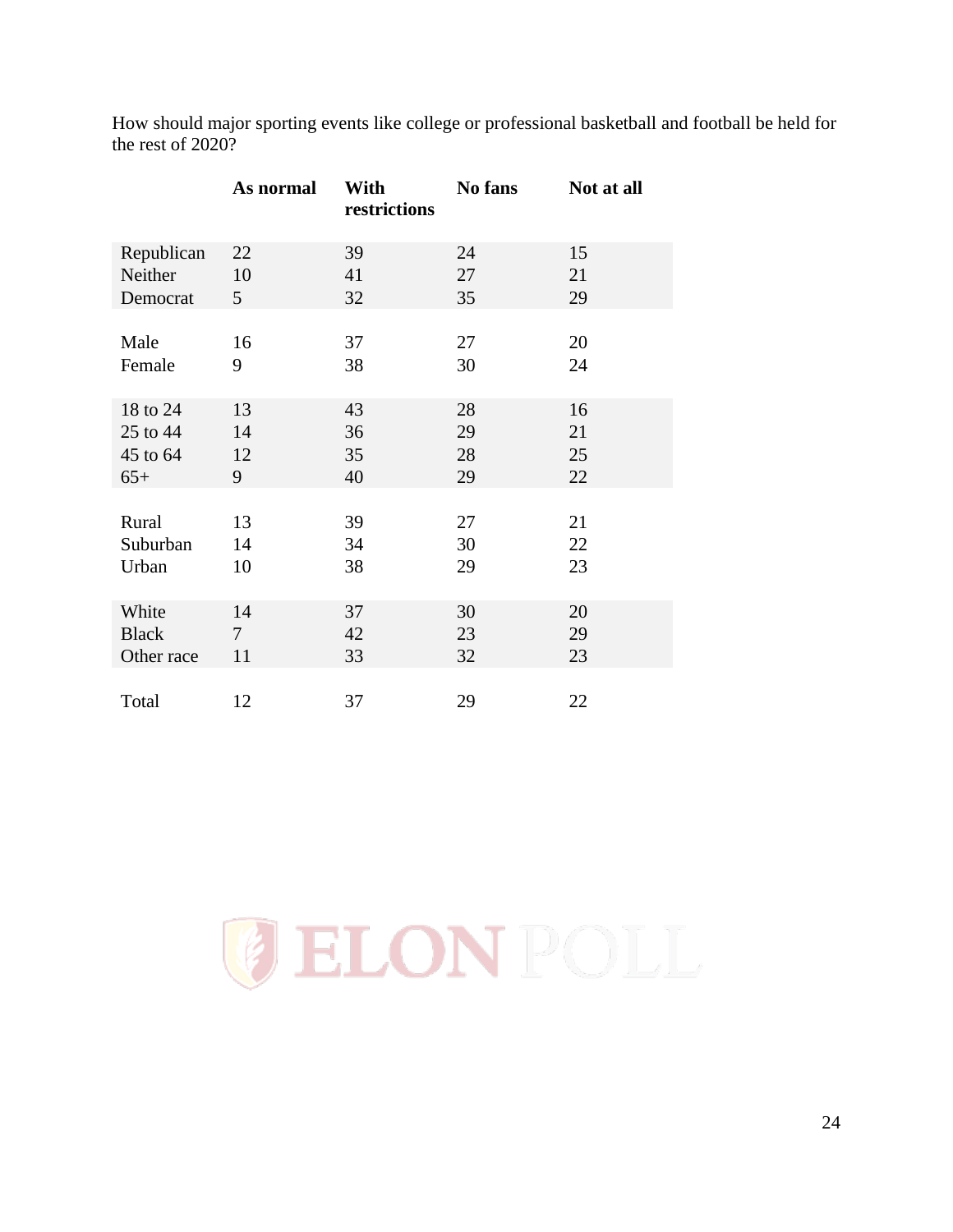What letter grade would you give **Governor Roy Cooper** for his handling of the coronavirus pandemic in North Carolina?

|              | $\mathbf A$ | B  | $\mathbf C$ | D              | F              |
|--------------|-------------|----|-------------|----------------|----------------|
| Republican   | 9           | 25 | 23          | 17             | 25             |
| Neither      | 13          | 32 | 30          | 14             | 11             |
| Democrat     | 32          | 41 | 20          | $\overline{4}$ | $\mathfrak{Z}$ |
| Male         | 18          | 32 | 24          | 12             | 14             |
| Female       | 19          | 33 | 26          | 11             | 11             |
| 18 to 24     | 17          | 35 | 32          | 12             | $\overline{3}$ |
| 25 to 44     | 14          | 34 | 31          | 9              | 12             |
| 45 to 64     | 19          | 33 | 22          | 13             | 14             |
| $65+$        | 25          | 28 | 15          | 12             | 19             |
| Rural        | 16          | 33 | 24          | 11             | 15             |
| Suburban     | 20          | 30 | 24          | 13             | 13             |
| Urban        | 19          | 34 | 26          | 10             | 11             |
| White        | 15          | 31 | 23          | 14             | 17             |
| <b>Black</b> | 29          | 39 | 23          | 5              | $\overline{4}$ |
| Other race   | 18          | 31 | 35          | 9              | $\overline{7}$ |
| Total        | 18          | 33 | 25          | 11             | 13             |

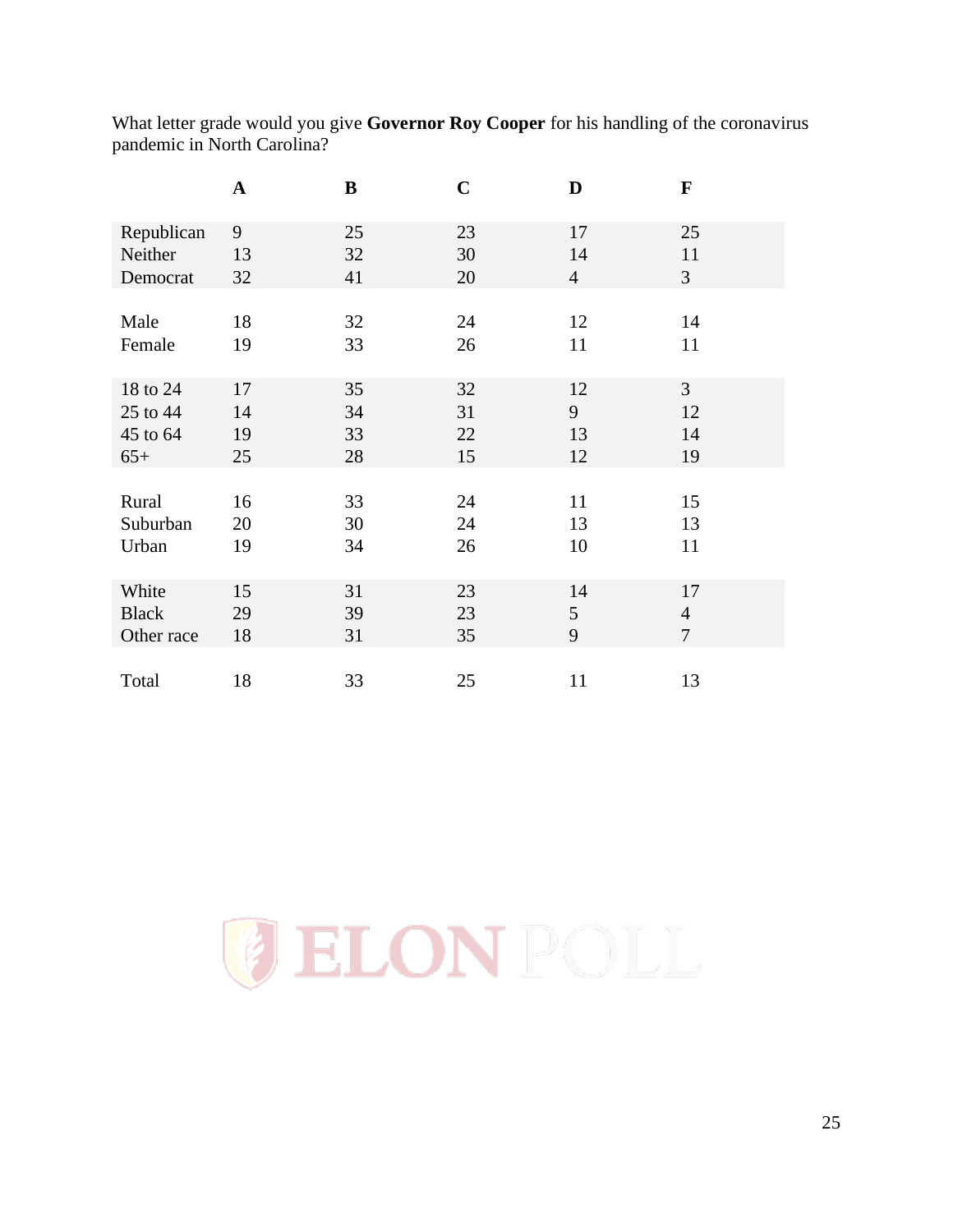What letter grade would you give **President Donald Trump** for his handling of the coronavirus pandemic in the United States?

|              | $\mathbf A$    | B               | $\mathbf C$ | D              | F              |
|--------------|----------------|-----------------|-------------|----------------|----------------|
| Republican   | 37             | 36              | 14          | $\overline{7}$ | $\overline{7}$ |
| Neither      | 11             | 19              | 18          | 17             | 36             |
| Democrat     | $\overline{2}$ | 6               | 8           | 12             | 72             |
| Male         | 18             | 23              | 14          | 12             | 34             |
| Female       | 15             | 18              | 12          | 11             | 44             |
| 18 to 24     | 13             | 10              | 16          | 20             | 41             |
| 25 to 44     | 13             | 21              | 15          | 13             | 37             |
| 45 to 64     | 17             | 22              | 12          | 9              | 40             |
| $65+$        | 23             | 23              | 9           | 8              | 38             |
| Rural        | 20             | 25              | 13          | 12             | 30             |
| Suburban     | 18             | 18              | 14          | 11             | 39             |
| Urban        | 11             | 16              | 12          | 12             | 49             |
| White        | 21             | 25              | 13          | 11             | 30             |
| <b>Black</b> | 5              | $5\overline{)}$ | 13          | 13             | 64             |
| Other race   | 10             | 19              | 12          | 13             | 46             |
| Total        | 16             | 20              | 13          | 12             | 39             |

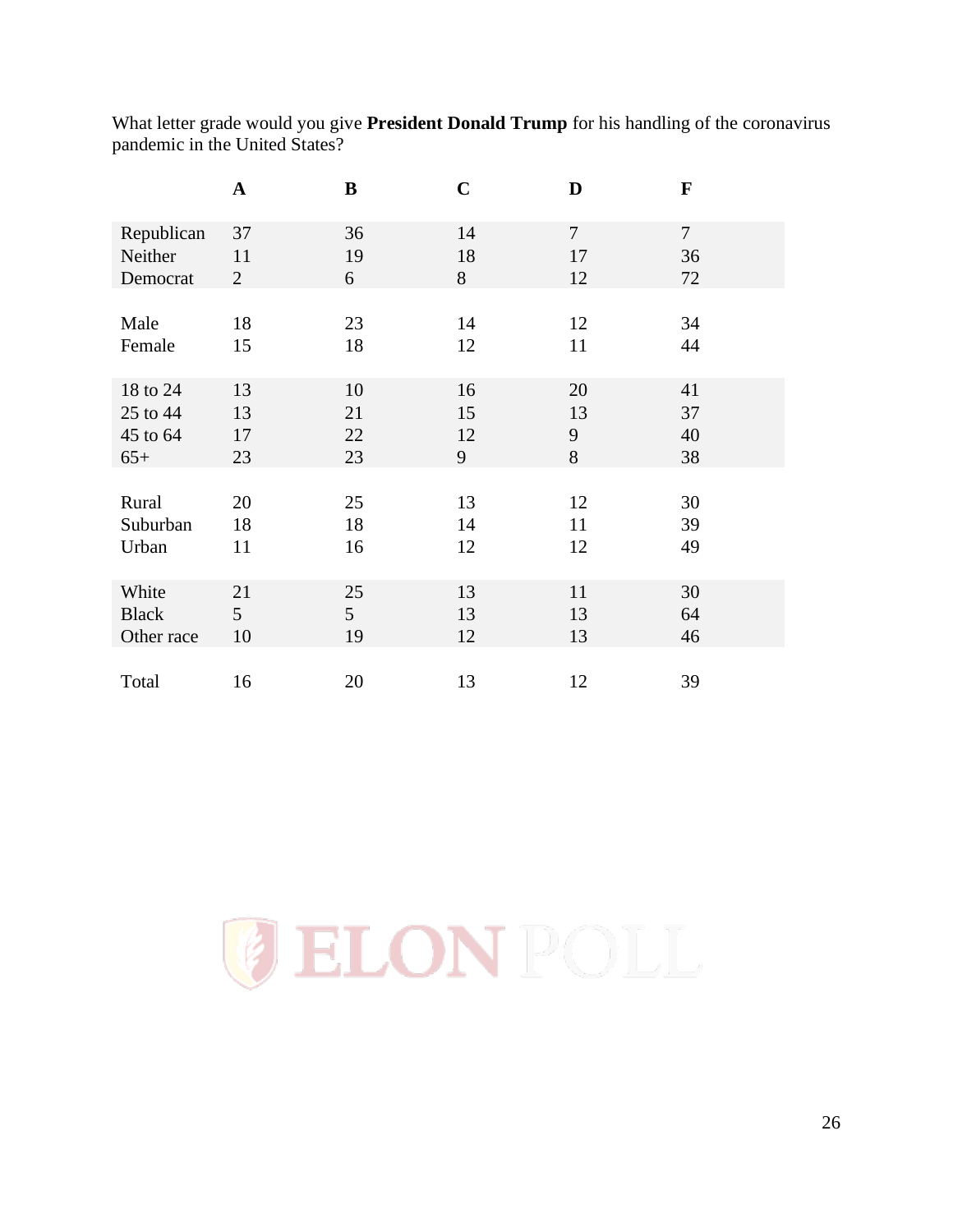|              | Agree | <b>Disagree</b> | <b>Not Sure</b> |
|--------------|-------|-----------------|-----------------|
| Republican   | 50    | 39              | 10              |
| Neither      | 65    | 23              | 12              |
| Democrat     | 62    | 26              | 12              |
| Male         | 55    | 33              | 12              |
| Female       | 63    | 27              | 11              |
| 18 to 24     | 61    | 28              | 11              |
| 25 to 44     | 64    | 25              | 11              |
| 45 to 64     | 63    | 27              | 9               |
| $65+$        | 42    | 42              | 15              |
| Rural        | 55    | 36              | 9               |
| Suburban     | 62    | 25              | 13              |
| Urban        | 61    | 26              | 13              |
| White        | 57    | 31              | 12              |
| <b>Black</b> | 63    | 28              | 9               |
| Other race   | 64    | 24              | 12              |
| Total        | 59    | 30              | 11              |

I'm worried about the impact of coronavirus on my personal financial situation.

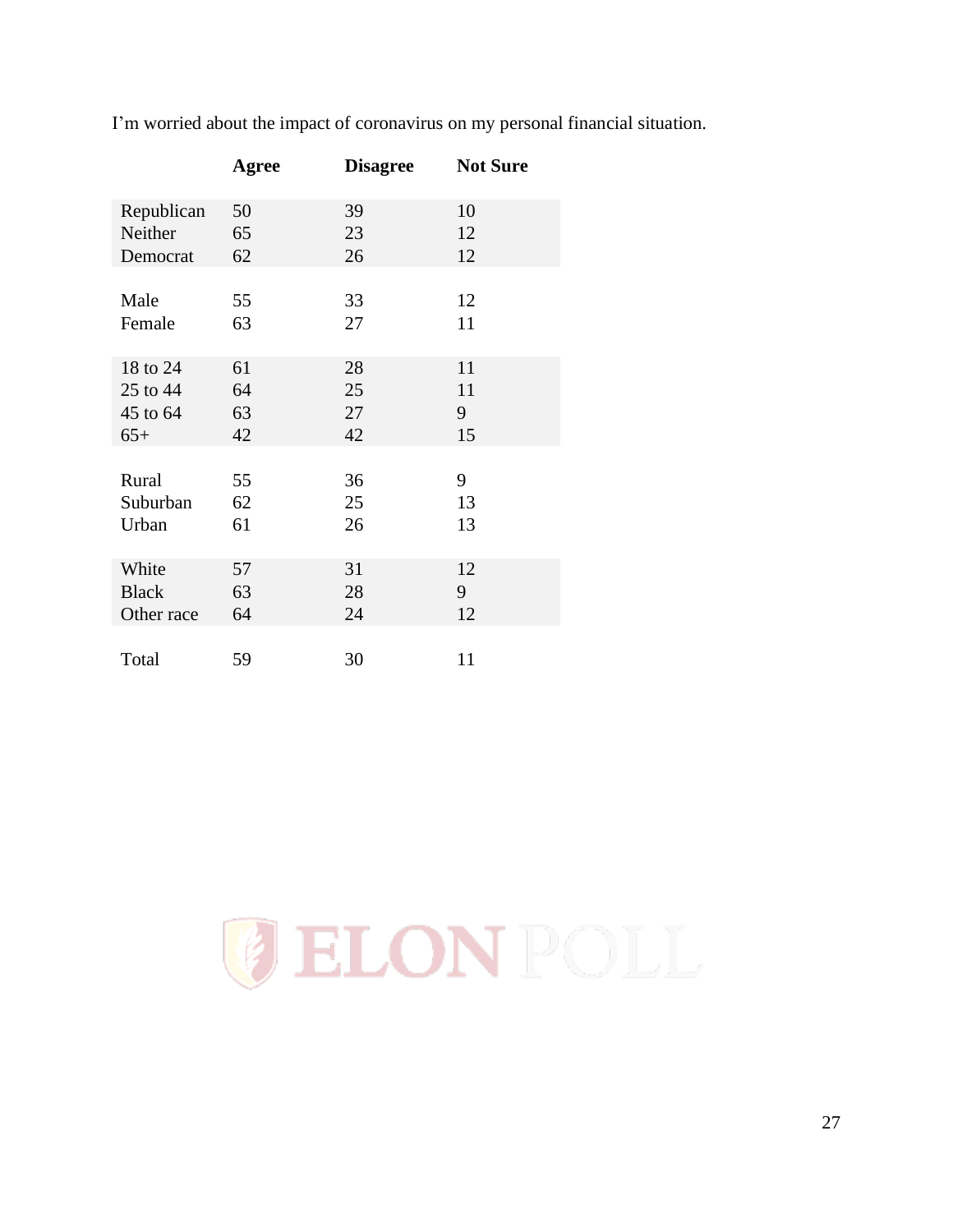|              | Agree | <b>Disagree</b> | <b>Not Sure</b> |
|--------------|-------|-----------------|-----------------|
| Republican   | 38    | 48              | 13              |
| Neither      | 51    | 32              | 17              |
| Democrat     | 70    | 22              | 8               |
| Male         | 47    | 41              | 12              |
| Female       | 58    | 28              | 13              |
| 18 to 24     | 51    | 38              | 11              |
| 25 to 44     | 55    | 33              | 13              |
| 45 to 64     | 52    | 35              | 13              |
| $65+$        | 54    | 32              | 14              |
| Rural        | 53    | 34              | 13              |
| Suburban     | 52    | 34              | 14              |
| Urban        | 54    | 35              | 12              |
| White        | 50    | 37              | 13              |
| <b>Black</b> | 58    | 31              | 11              |
| Other race   | 63    | 24              | 13              |
| Total        | 53    | 34              | 13              |

I'm worried about developing severe illness from coronavirus.

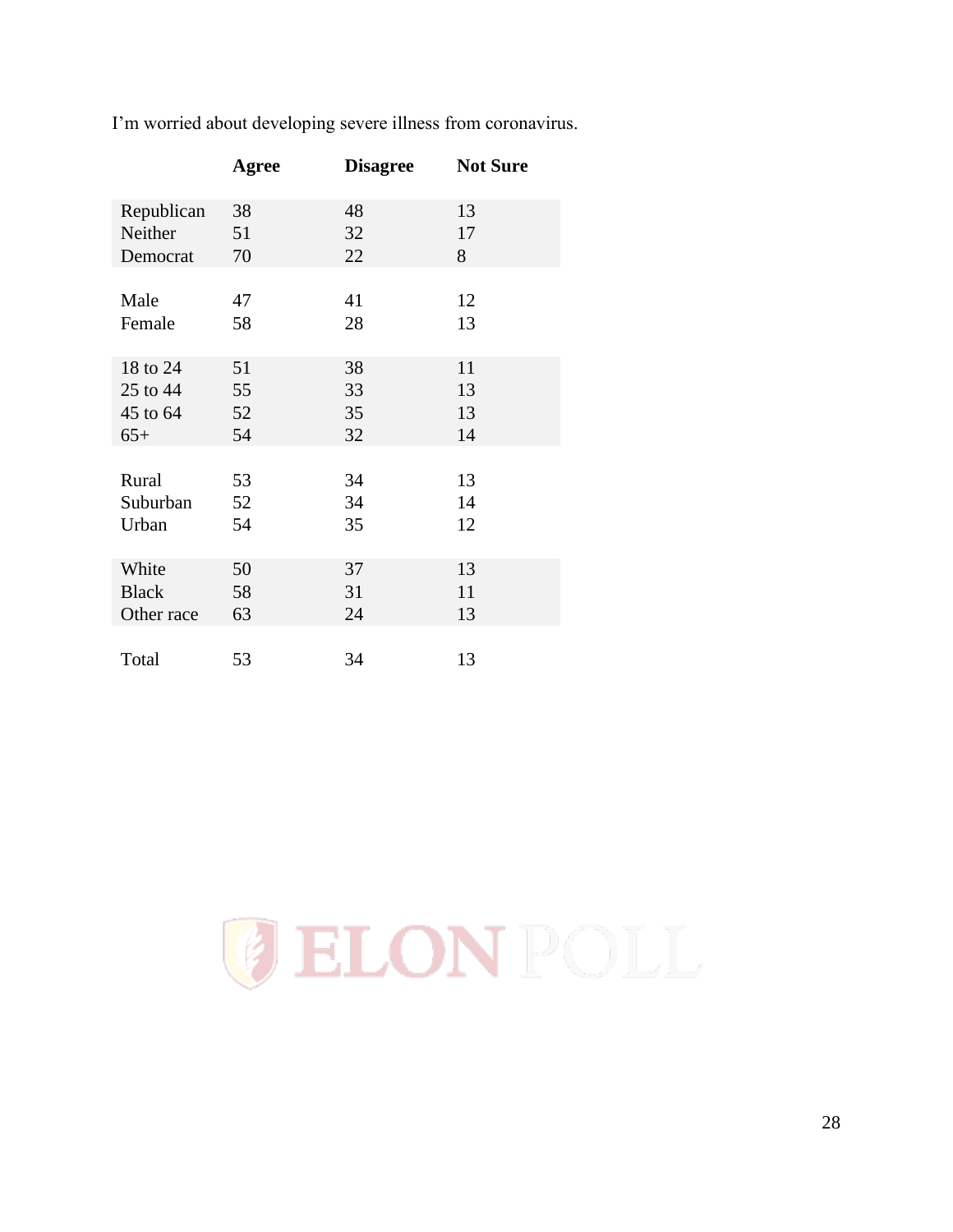|              | Agree | <b>Disagree</b> | <b>Not Sure</b> |
|--------------|-------|-----------------|-----------------|
| Republican   | 39    | 51              | 10              |
| Neither      | 47    | 36              | 17              |
| Democrat     | 62    | 28              | 10              |
| Male         | 46    | 43              | 11              |
| Female       | 53    | 34              | 13              |
| 18 to 24     | 56    | 34              | 10              |
| 25 to 44     | 53    | 36              | 12              |
| 45 to 64     | 48    | 40              | 12              |
| $65+$        | 42    | 43              | 15              |
| Rural        | 47    | 39              | 13              |
| Suburban     | 45    | 41              | 13              |
| Urban        | 55    | 35              | 10              |
| White        | 48    | 39              | 13              |
| <b>Black</b> | 50    | 38              | 12              |
| Other race   | 59    | 33              | 8               |
| Total        | 49    | 38              | 12              |

I'm worried about spreading coronavirus to others.

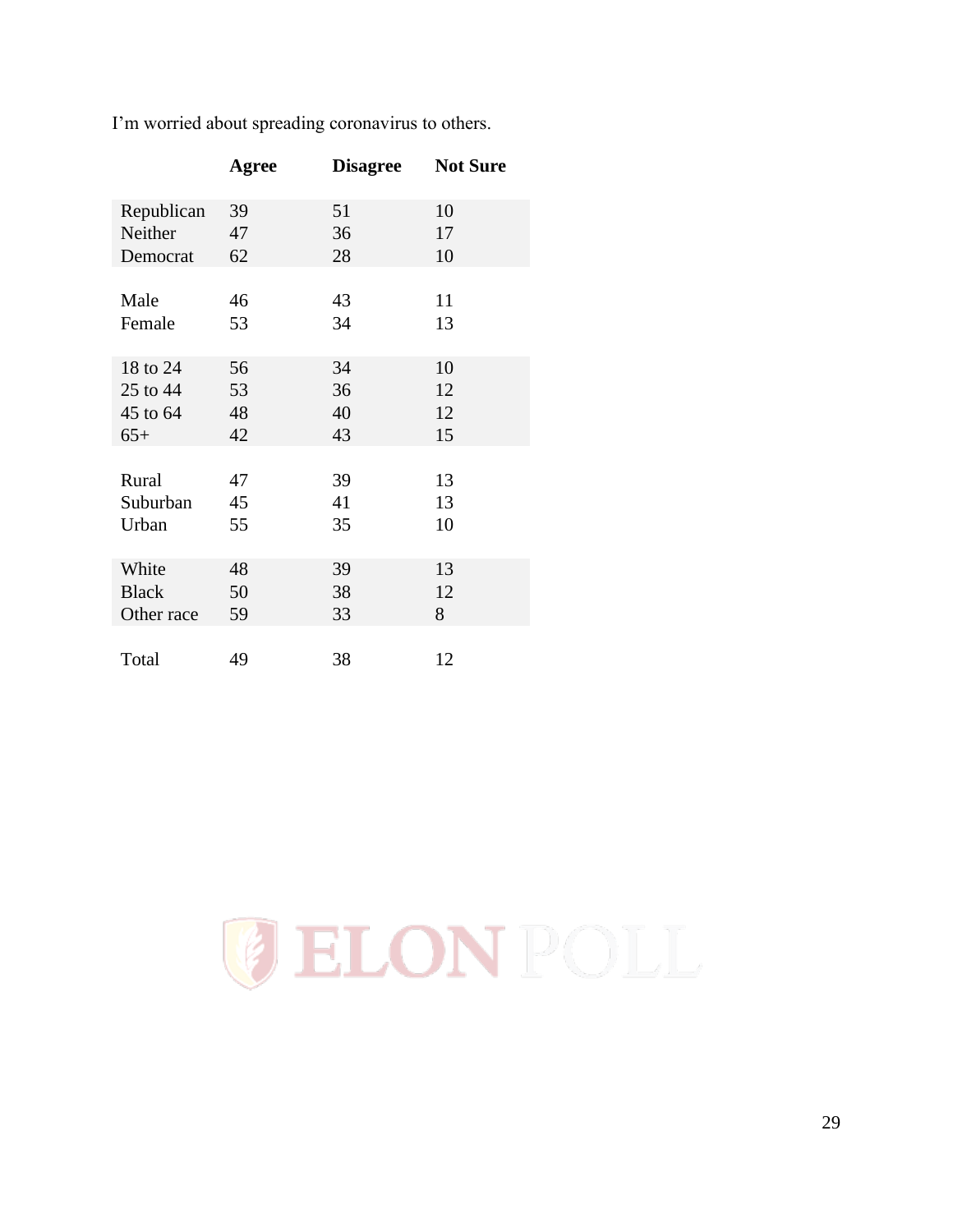|              | Agree | <b>Disagree</b> | <b>Not Sure</b> |
|--------------|-------|-----------------|-----------------|
| Republican   | 58    | 34              | 8               |
| Neither      | 69    | 20              | 11              |
| Democrat     | 80    | 12              | 8               |
| Male         | 64    | 27              | 9               |
| Female       | 74    | 17              | 9               |
| 18 to 24     | 66    | 24              | 10              |
| 25 to 44     | 69    | 22              | 9               |
| 45 to 64     | 70    | 21              | 9               |
| $65+$        | 71    | 21              | 8               |
| Rural        | 70    | 22              | 8               |
| Suburban     | 68    | 24              | 8               |
| Urban        | 69    | 20              | 10              |
| White        | 67    | 24              | 9               |
| <b>Black</b> | 71    | 17              | 11              |
| Other race   | 76    | 16              | 7               |
| Total        | 69    | 22              | 9               |

I'm worried about a family member developing severe illness from coronavirus.

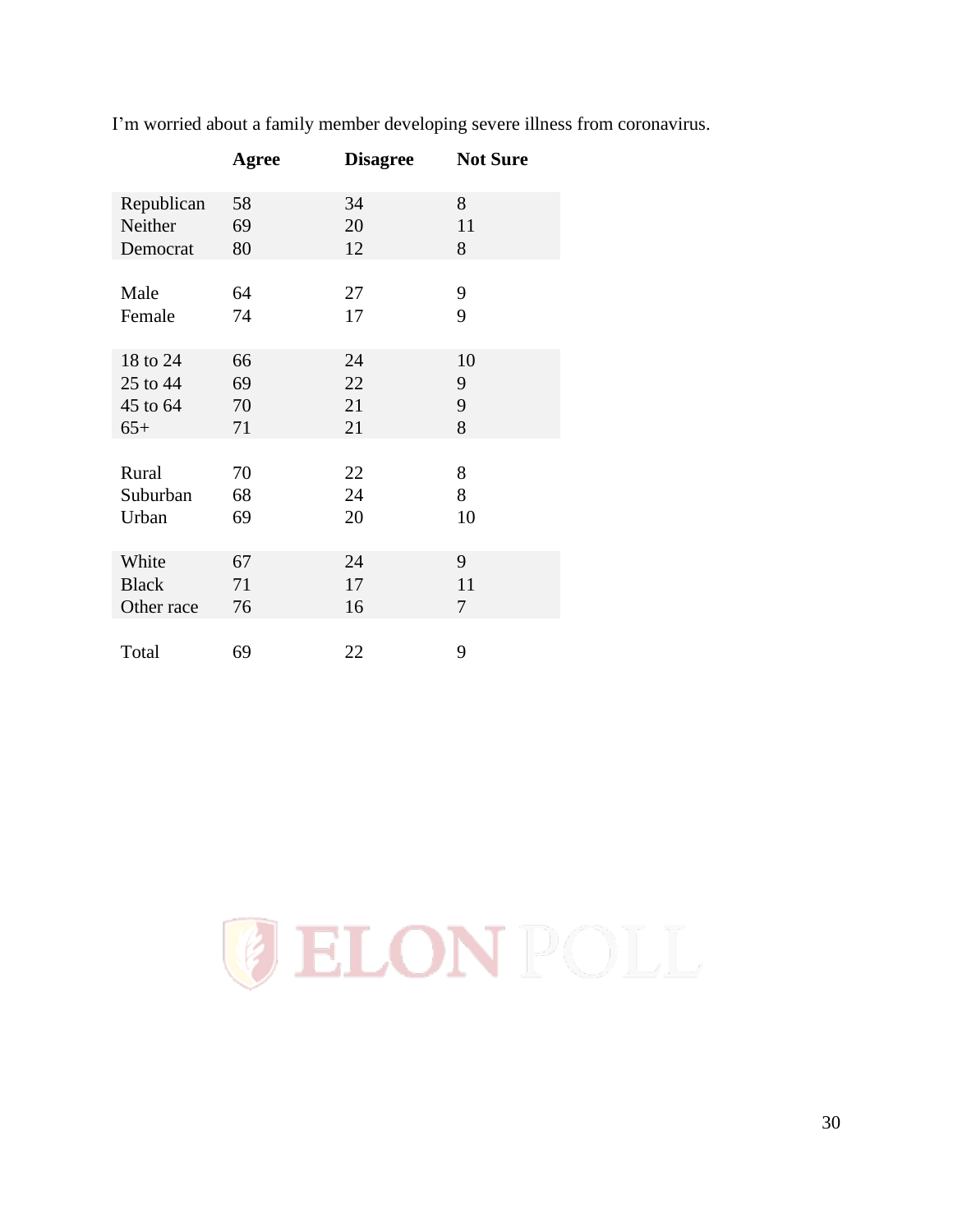In the last two weeks, I've avoided going places and doing things I normally would because of my concerns about coronavirus.

|              | Agree | <b>Disagree</b> | <b>Not Sure</b> |
|--------------|-------|-----------------|-----------------|
| Republican   | 52    | 45              | 3               |
| Neither      | 57    | 36              | $\tau$          |
| Democrat     | 80    | 15              | 5               |
| Male         | 56    | 38              | 6               |
| Female       | 70    | 27              | $\overline{4}$  |
| 18 to 24     | 57    | 32              | 10              |
| 25 to 44     | 61    | 33              | 6               |
| 45 to 64     | 65    | 33              | $\mathbf{2}$    |
| $65+$        | 68    | 30              | $\overline{2}$  |
| Rural        | 62    | 33              | 5               |
| Suburban     | 63    | 32              | 5               |
| Urban        | 64    | 32              | $\overline{4}$  |
| White        | 59    | 37              | $\overline{4}$  |
| <b>Black</b> | 70    | 23              | 6               |
| Other race   | 71    | 21              | 7               |
| Total        | 63    | 32              | 5               |

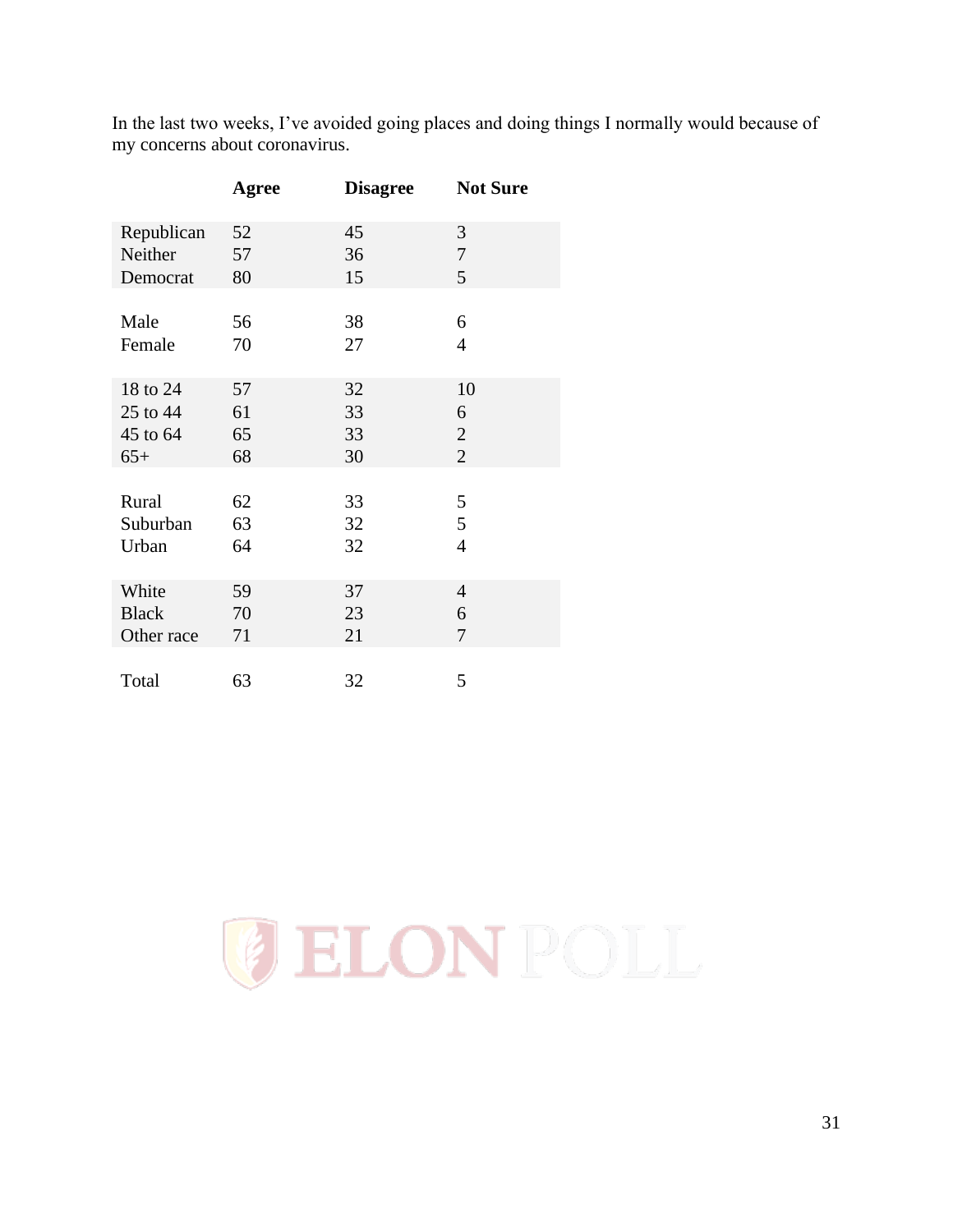|              | Agree | <b>Disagree</b> | <b>Not Sure</b> |
|--------------|-------|-----------------|-----------------|
| Republican   | 54    | 21              | 25              |
| Neither      | 61    | 14              | 25              |
| Democrat     | 67    | 12              | 20              |
|              |       |                 |                 |
| Male         | 58    | 18              | 24              |
| Female       | 63    | 14              | 23              |
|              |       |                 |                 |
| 18 to 24     | 48    | 24              | 28              |
| 25 to 44     | 62    | 17              | 21              |
| 45 to 64     | 63    | 14              | 22              |
| $65+$        | 61    | 12              | 27              |
|              |       |                 |                 |
| Rural        | 61    | 15              | 24              |
| Suburban     | 60    | 16              | 25              |
| Urban        | 61    | 17              | 22              |
|              |       |                 |                 |
| White        | 62    | 14              | 23              |
| <b>Black</b> | 54    | 20              | 26              |
| Other race   | 62    | 16              | 22              |
|              |       |                 |                 |
| Total        | 61    | 16              | 24              |

I expect coronavirus cases to increase in the fall.

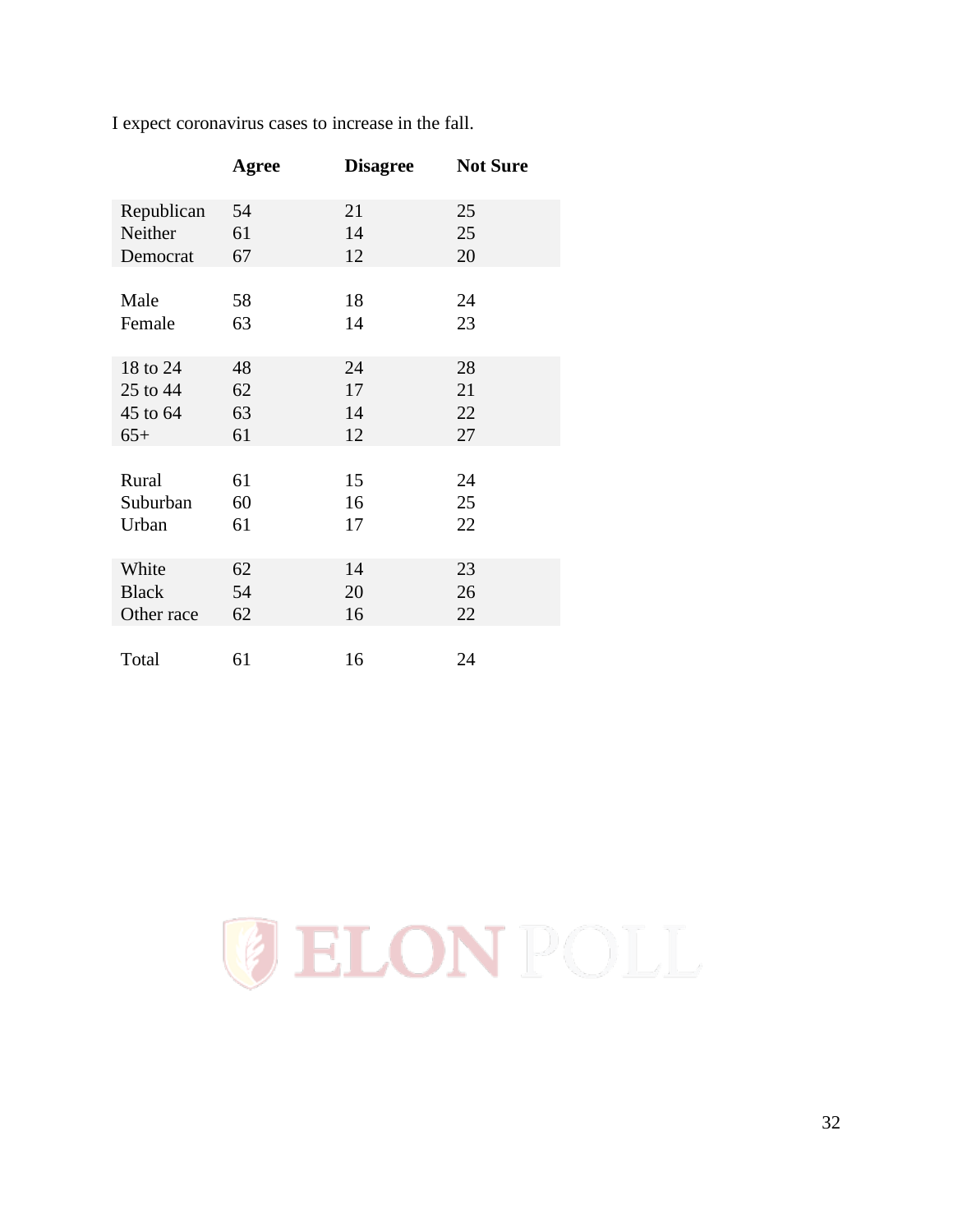|              | Agree | <b>Disagree</b> | <b>Not Sure</b> |
|--------------|-------|-----------------|-----------------|
| Republican   | 44    | 51              | 5               |
| Neither      | 47    | 43              | 10              |
| Democrat     | 64    | 30              | 6               |
|              |       |                 |                 |
| Male         | 48    | 45              | 7               |
| Female       | 55    | 37              | 7               |
|              |       |                 |                 |
| 18 to 24     | 47    | 38              | 15              |
| 25 to 44     | 49    | 41              | 9               |
| 45 to 64     | 54    | 42              | $\overline{4}$  |
| $65+$        | 54    | 41              | 5               |
|              |       |                 |                 |
| Rural        | 52    | 42              | 6               |
| Suburban     | 51    | 40              | 8               |
| Urban        | 51    | 41              | 8               |
|              |       |                 |                 |
| White        | 48    | 45              | 7               |
| <b>Black</b> | 59    | 34              | 7               |
| Other race   | 59    | 32              | 9               |
|              |       |                 |                 |
| Total        | 52    | 41              | 7               |

In the last two weeks, I've avoided spending time with people I care about because of my concerns about coronavirus.

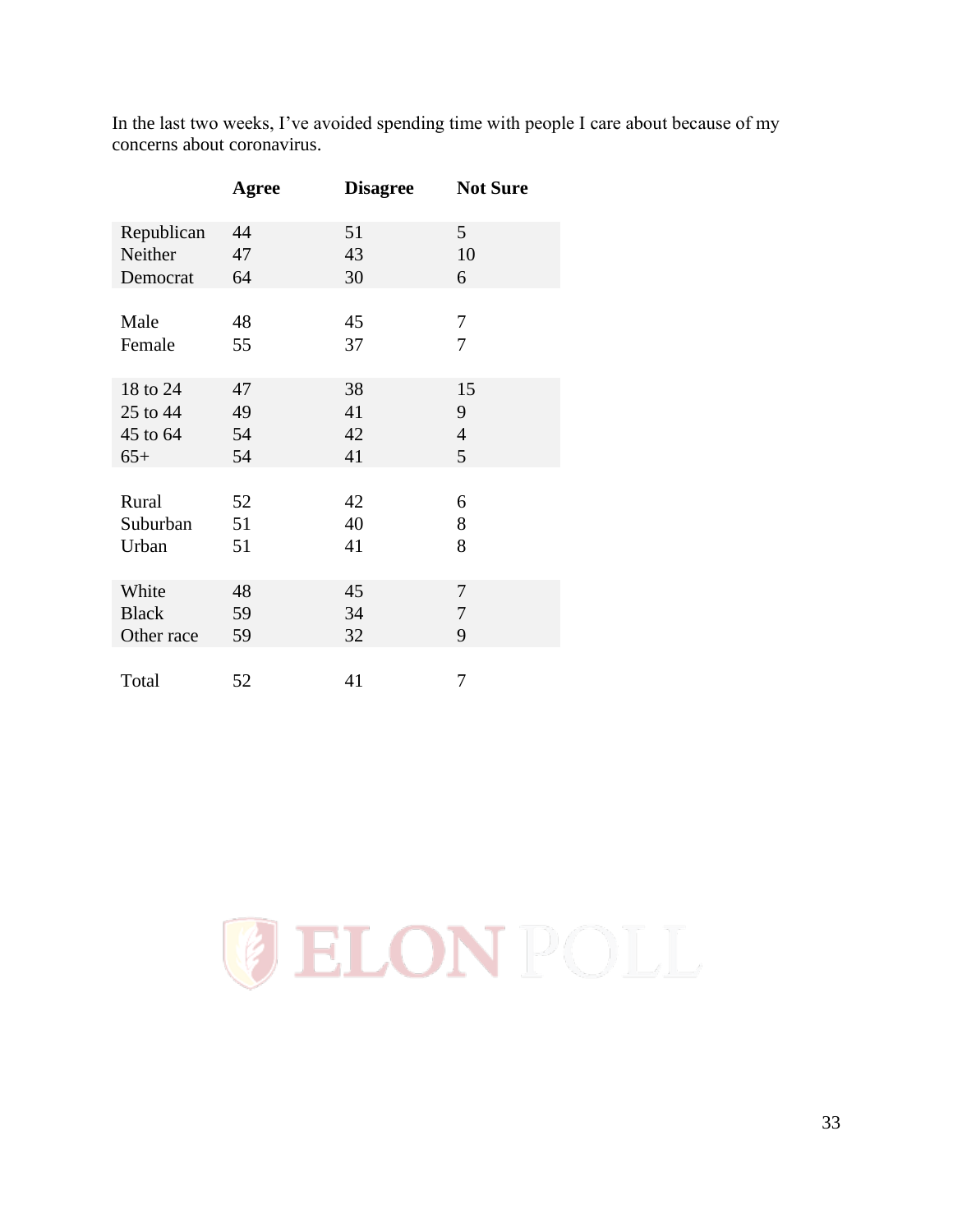|              | Agree | <b>Disagree</b> | <b>Not Sure</b> |
|--------------|-------|-----------------|-----------------|
| Republican   | 57    | 35              | 8               |
| Neither      | 62    | 24              | 14              |
| Democrat     | 79    | 14              | 7               |
| Male         | 62    | 28              | 10              |
| Female       | 70    | 20              | 9               |
| 18 to 24     | 62    | 24              | 14              |
| 25 to 44     | 63    | 26              | 11              |
| 45 to 64     | 68    | 24              | 8               |
| $65+$        | 73    | 20              | $\overline{7}$  |
| Rural        | 66    | 25              | 10              |
| Suburban     | 63    | 26              | 10              |
| Urban        | 70    | 22              | 9               |
| White        | 64    | 26              | 10              |
| <b>Black</b> | 73    | 17              | 9               |
| Other race   | 67    | 25              | 8               |
| Total        | 66    | 24              | 9               |

I am less likely to go on vacation this summer because of coronavirus.

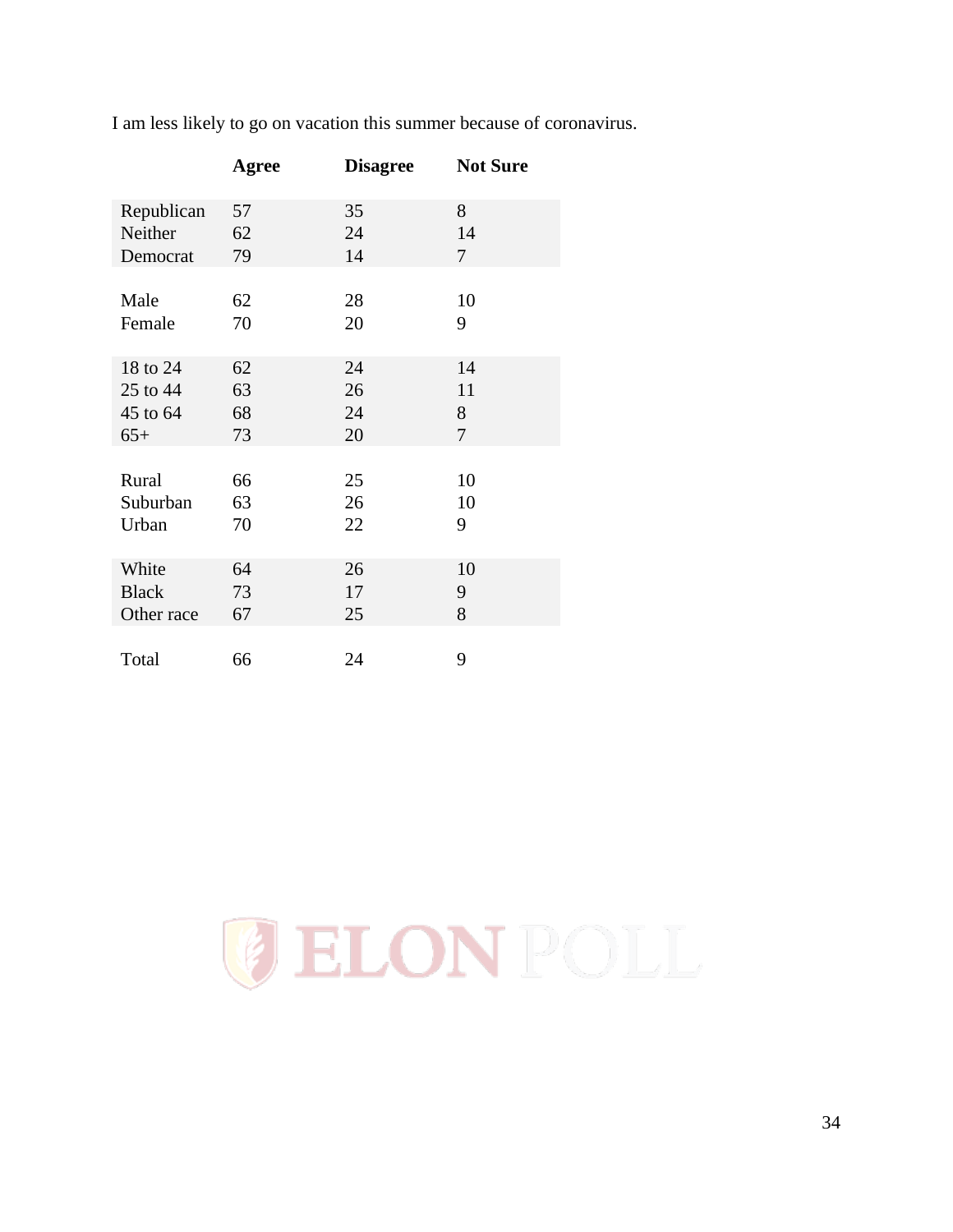

## <span id="page-34-0"></span>**Methodological Information**

| Mode:                     | Online                                                 |
|---------------------------|--------------------------------------------------------|
| Population:               | N.C. Residents, ages $18+$                             |
| Dates in the field:       | June 24-25, 2020                                       |
| Sample Size:              | 1.410                                                  |
| Credibility Interval      | $+/- 2.74%$                                            |
| Weighting Variables (NC): | Age, Gender, Race, Hispanic, Education, County Density |

#### *Procedure*

The Elon University Poll used an online sample provided by Lucid, LLC. Respondents were recruited for this sample from many sample providers in the Lucid marketplace and received small amounts of compensation in exchange for their opinions. The survey was not an openlinked posted on social media, but rather was by direct invitation to a very large national pool of people who agree to take online surveys. More information about the Lucid marketplace and quality tests are available [here.](https://luc.id/quality/) Quotas on race, Hispanic ethnicity, sex, and age were applied prior to online survey commencement.

Online interviews were included in the final dataset if respondents spent a minimum length of time on the interview and particular sections, and if a respondent progressed through the entire survey. Open-ended online responses were individually inspected by the poll directors, who then deleted thirteen cases that were invalid. Respondents were recruited to the survey with a generic description about coronavirus.

#### *Credibility Interval*

Unlike a traditional random digit-dial telephone survey, online surveys do not have traditional margin of errors. Nonprobability quota samples like these do not adhere to assumptions of random selection. To account for uncertainty inherent in any sample-based research design, we provide a credibility interval. More information about this technique can be found [here.](https://www.aapor.org/Education-Resources/Election-Polling-Resources/Margin-of-Sampling-Error-Credibility-Interval.aspx) The credibility interval was calculated by inflating traditional confidence intervals by a design effect calculated using the squared sum of weights. For this North Carolina sample, this means: (1.05 \* 2.61= 2.7). We round these values up for presentation of results. As with all surveys, Total survey error often exceeds sampling error.

#### *Support for Transparency*

The Elon University Poll supports transparency in survey research and is a charter member of the American Association for Public Opinion Research Transparency Initiative, which is a program promoting openness and transparency about survey research methods and operations among survey research professionals and the industry. All information about the Elon University Poll that we release to the public conforms to reporting conventions recommended by the American Association for Public Opinion Research and the National Council on Public Polls.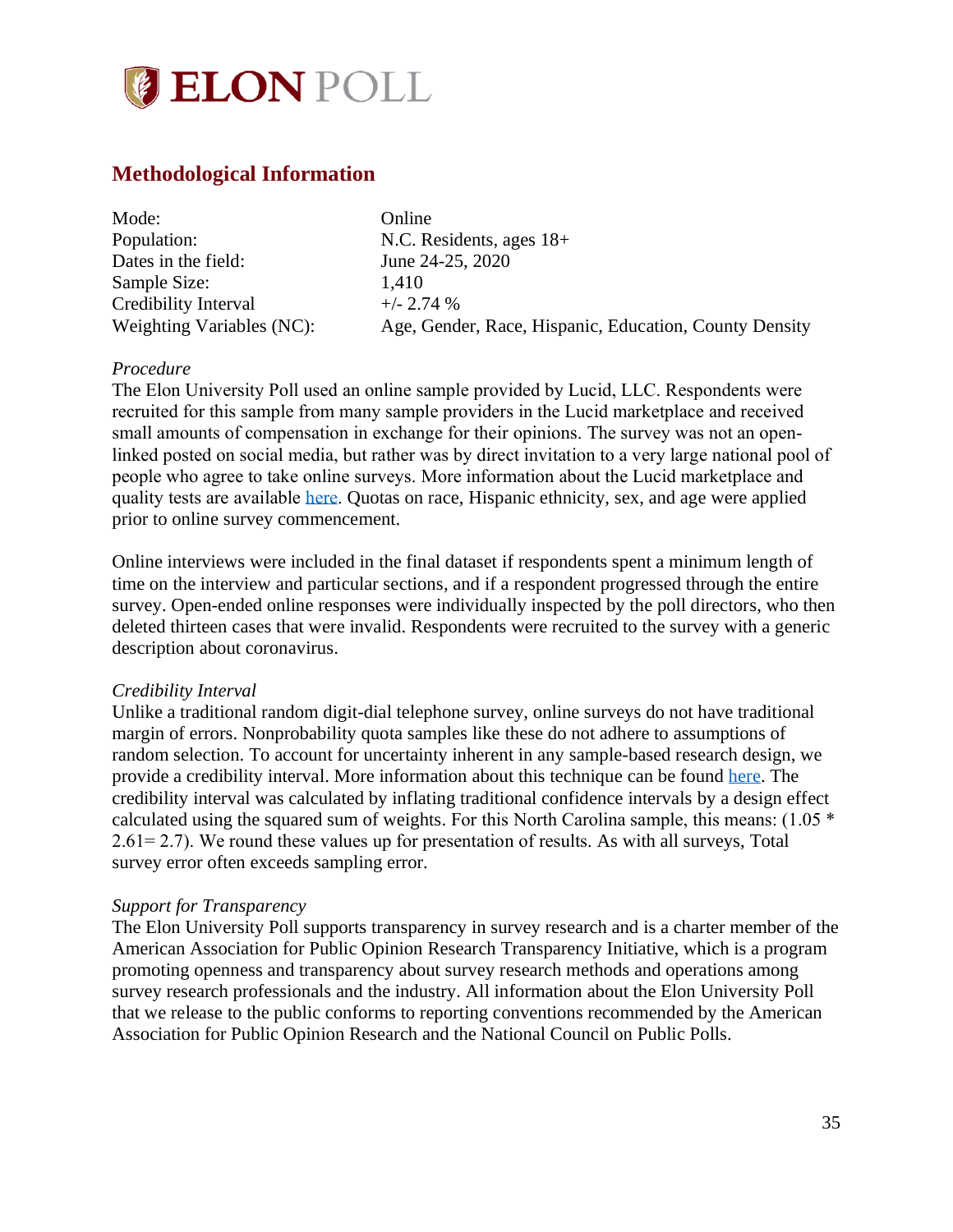

# <span id="page-35-0"></span>**Weighting Information**

Weights were generated in Stata using a technique known as iterative proportional fitting, also known as raking. Population values were obtained from the U.S. Census. The weight variable was calculated based on the variables in the table below.

|                     | <b>Population</b><br>$\frac{0}{0}$ | Unweighted<br>$\frac{0}{0}$ | Weighted<br>$\frac{0}{0}$ |
|---------------------|------------------------------------|-----------------------------|---------------------------|
| 18-29               | 13                                 | 10                          | 13                        |
| 30-44               | 34                                 | 35                          | 34                        |
| $45 - 64$           | 34                                 | 36                          | 34                        |
| $65+$               | 20                                 | 19                          | 20                        |
| Male                | 48                                 | 45                          | 48                        |
| Female              | 52                                 | 55                          | 52                        |
| White               | 67                                 | 67                          | 67                        |
| <b>Black</b>        | 21                                 | 19                          | 21                        |
| Other               | 12                                 | 14                          | 12                        |
| Hispanic            | 9                                  | 7                           | 9                         |
| Not Hispanic        | 91                                 | 93                          | 91                        |
| < Bachelor's        | 70                                 | 60                          | 70                        |
| Bachelor's or more  | 30                                 | 40                          | 30                        |
| <b>Rural County</b> | 39                                 | 38                          | 39                        |
| Suburban            | 25                                 | 25                          | 25                        |
| Urban               | 36                                 | 37                          | 36                        |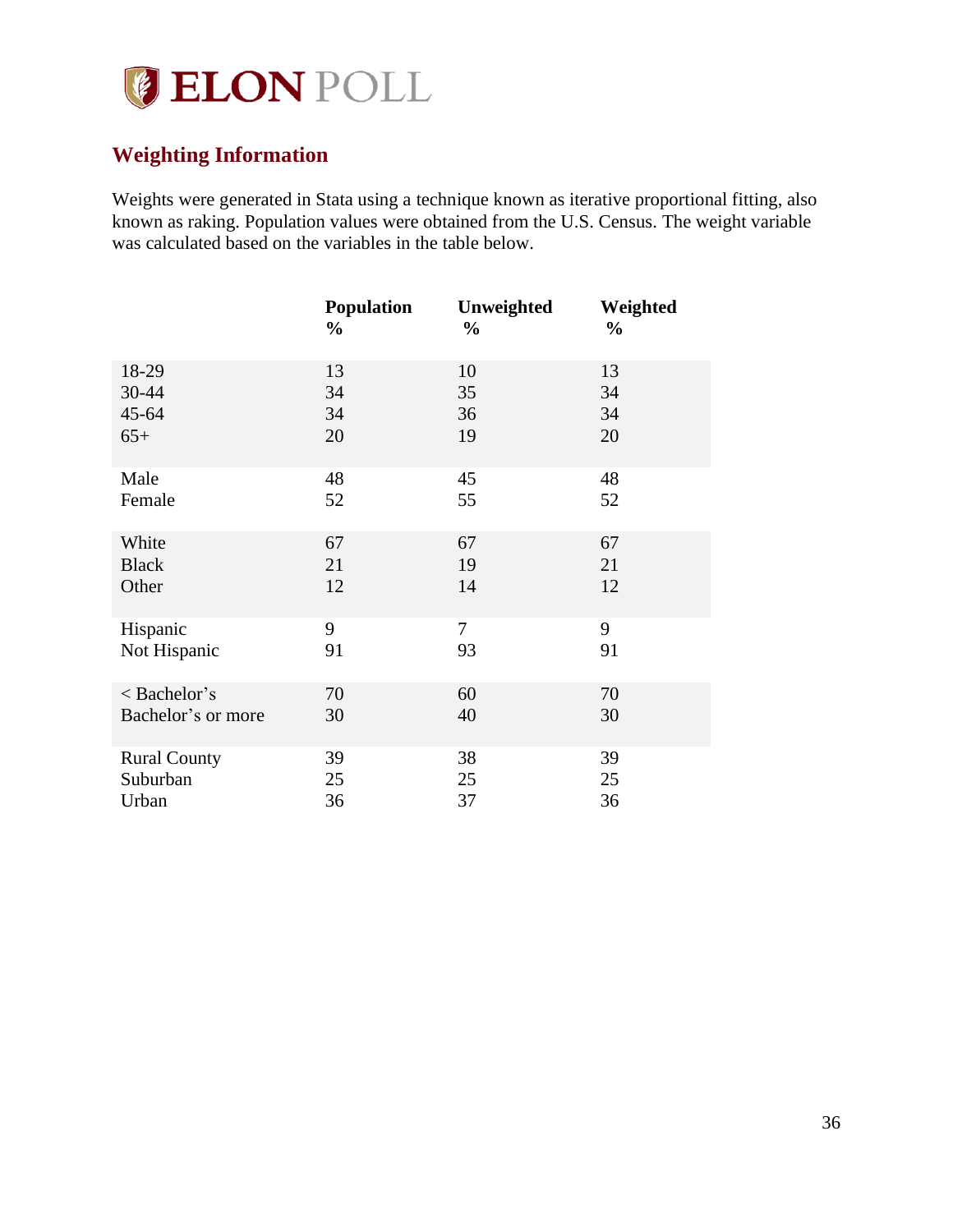

# <span id="page-36-0"></span>**Frequently Asked Questions**

#### **1. Who pays for the Elon University Poll?**

Elon University fully funds the Elon University Poll. The poll operates under the auspices of the College of Arts and Sciences at Elon University, led by Dean Gabie Smith. The Elon University administration, led by Dr. Connie Ledoux Book, president of the university, fully supports the Elon University Poll as part of its service to the community. Because of this generous support, the Elon University Poll does not engage in any contract work. This permits the Elon University Poll to operate as a neutral, non-biased, non-partisan resource.

#### **2. Does the Elon University Poll favor a certain party?**

The Elon University Poll is an academic, non-partisan survey research organization. We do not engage or work with any political candidates or parties. We employ best practices to ensure the results are not biased.

#### **3. Did you weight the data?**

Yes. We apply weights to the data. For this survey, we generated results using raking based on U.S. Census data. For more details, see the Weighting Information above.

#### **4. What are the advantages and disadvantages of online surveys over traditional randomdigital dial surveys?**

Traditional telephone surveys have a clear advantage over online surveys such as this in that assumptions of equal probability of selection are more appropriate. Furthermore, online surveys do not capture opinions of respondents who lack internet access.

However, our opinion is that [declining telephone response rates](http://www.pewresearch.org/fact-tank/2019/02/27/response-rates-in-telephone-surveys-have-resumed-their-decline/) and the growth in online sample pool sizes have narrowed quality differences between the two modes. In the case of this survey, we hoped to capture opinions related to a breaking news item. An online survey enabled us to quickly gather a large enough sample size to make inferences about the U.S. population. Additionally, like many college students, our student survey interviewers are not on campus at this time.

Additional information about opt-in surveys in general is available from AAPOR and the [Pew Research Center.](http://www.pewresearch.org/fact-tank/2018/08/06/what-are-nonprobability-surveys/)